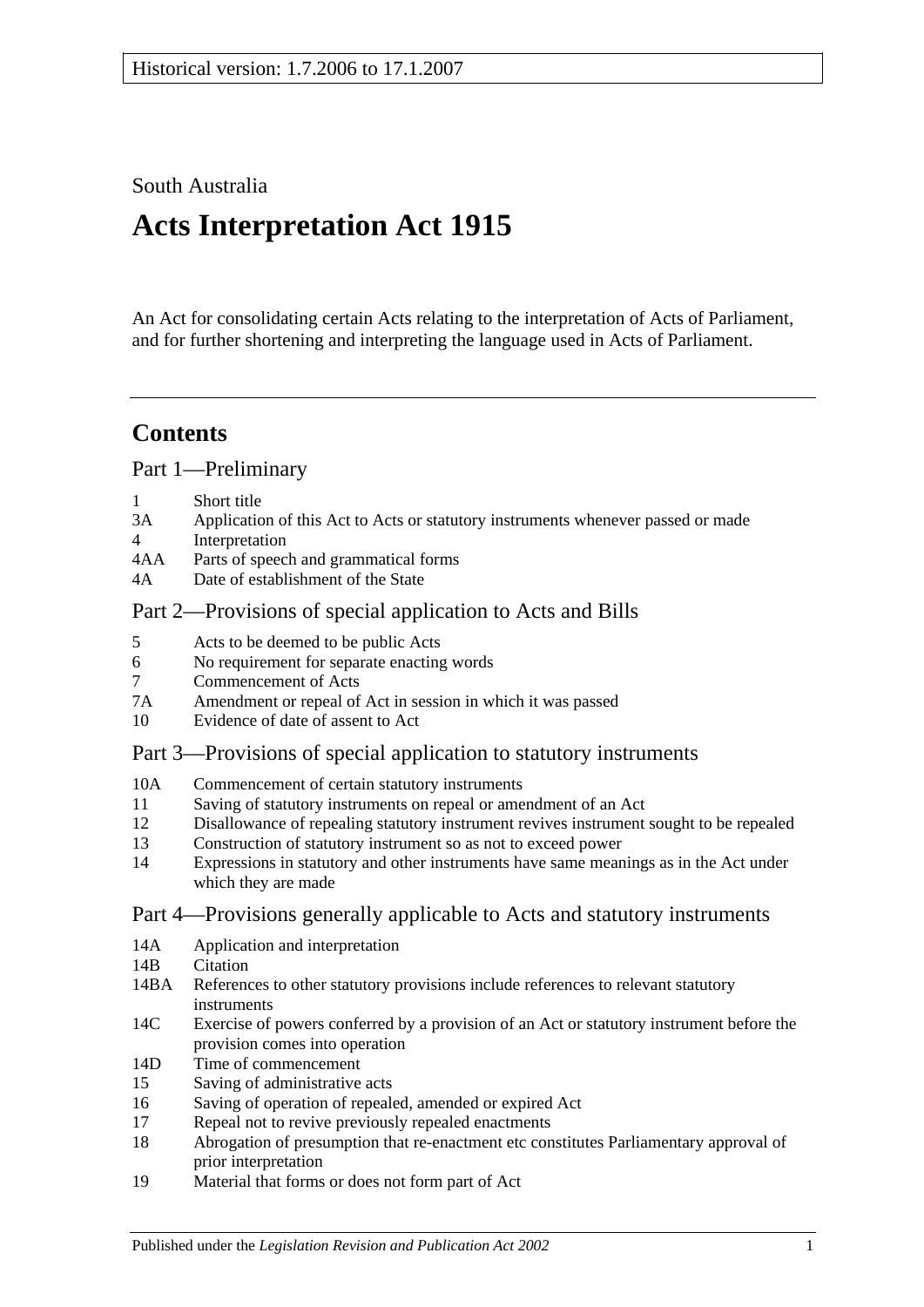- 19A [Examples](#page-12-0)
- 20 [Rules of construction to be applied in determining whether an Act binds the Crown](#page-12-1)
- 21 [Act deemed always speaking](#page-12-2)
- 22 [Construction that would promote purpose or object of an Act to be preferred](#page-13-0)
- 22A [Construction of Act so as not to exceed power of State](#page-13-1)
- 22B [Declaration of validity of laws made before Australia Acts](#page-13-2)
- 23 [Act to be done by Governor to mean by him with advice of Executive Council](#page-13-3)
- 24 [When Act or provision deemed to be substituted for another](#page-13-4)<br>25 Variation of forms
- [Variation of forms](#page-13-5)
- 26 [Words importing masculine gender and singular number to include feminine and plural](#page-14-0)
- 27 [Provisions as to limitation of time](#page-14-1)
- 27A [Sitting days](#page-14-2)
- 28 [Measurement of distances](#page-14-3)
- 28A [Standard scales for penalties and expiation fees](#page-15-0)
- 29 [Fines etc to be paid into Treasury](#page-15-1)
- 
- 30 [Penalties](#page-16-0)<br>33 Service b [Service by post](#page-16-1)
- 34 ["May" imports a discretion, "shall" is imperative](#page-16-2)
- 35 [Words applying to occupant of public office to apply to successive occupants](#page-16-3)
- 36 [Power to appoint includes power to remove etc](#page-16-4)
- 36A [Gender balance in nomination of persons for appointment to statutory bodies](#page-17-0)
- 37 [Powers may be exercised from time to time](#page-17-1)
- 37A [Manner in which certain powers and functions may be exercised by a delegate](#page-18-0)
- 39 [Variation, revocation and expiration of regulations, rules or by-laws](#page-18-1)
- 40 [Prescribing matters by reference to other instruments](#page-18-2)
- 42 [Who may proceed for recovery of penalties](#page-18-3)
- 44 [Interpretation of references to summary proceedings](#page-18-4)
- 45 [Rounding down of monetary amounts](#page-19-0)
- 50 [Offences punishable under more than one law](#page-19-1)
- 52 [Bodies corporate and signing or execution of documents](#page-19-2)

[Legislative history](#page-20-0)

#### <span id="page-1-0"></span>**The Parliament of South Australia enacts as follows:**

## **Part 1—Preliminary**

#### <span id="page-1-1"></span>**1—Short title**

This Act may be cited as the *Acts Interpretation Act 1915*.

#### <span id="page-1-2"></span>**3A—Application of this Act to Acts or statutory instruments whenever passed or made**

Subject to this Act, this Act applies to, or in relation to, an Act or statutory instrument whenever passed or made.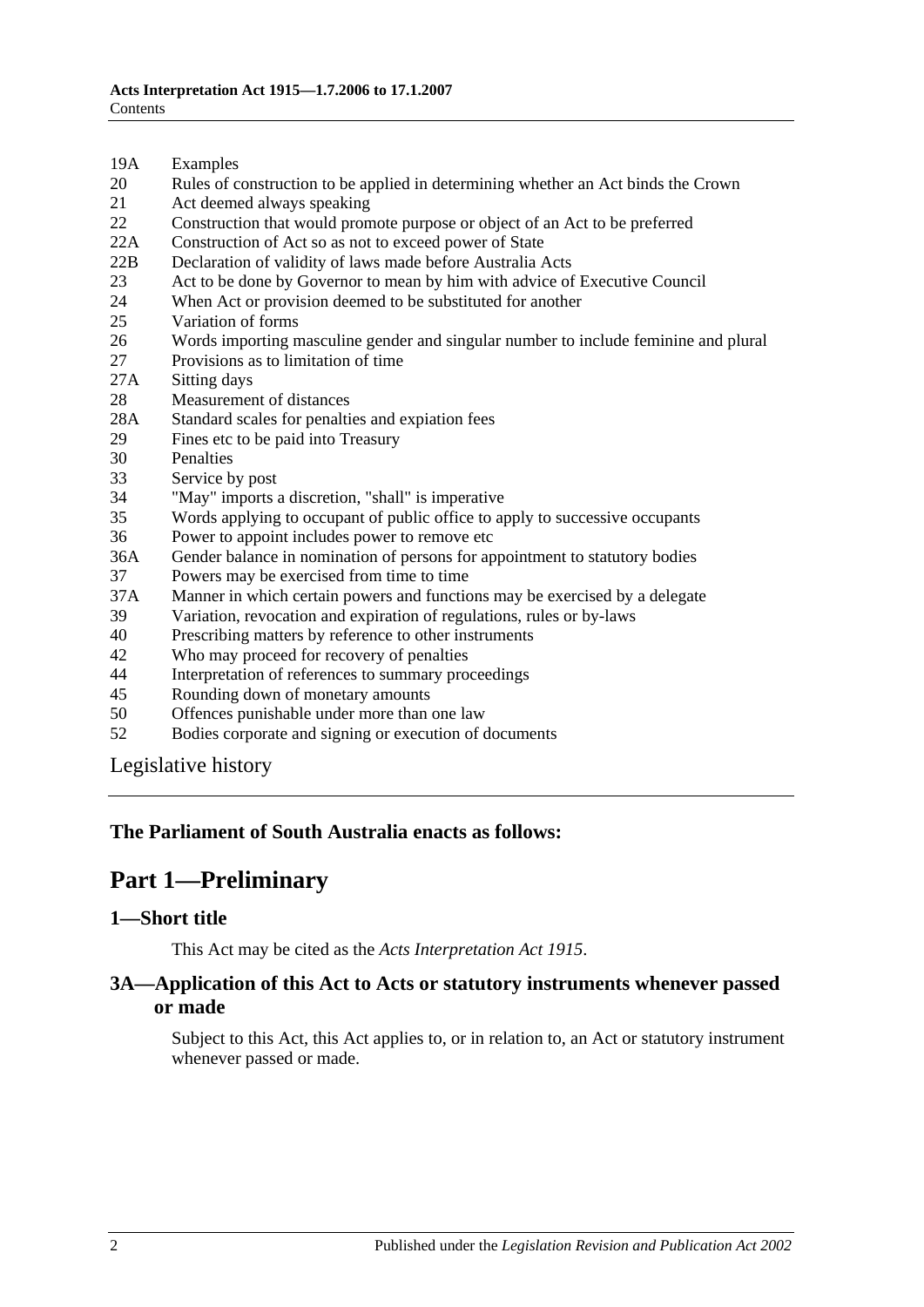#### <span id="page-2-0"></span>**4—Interpretation**

(1) In this Act and in every other Act or statutory instrument, unless the contrary intention appears—

*Act* means—

- (a) an Act of the Parliament of South Australia or an Act or ordinance of some earlier legislative authority in South Australia; or
- (b) an Act of the Imperial Parliament that has been received into the law of South Australia or applies to South Australia by paramount force;

*ADI* means an authorised deposit-taking institution within the meaning of the *Banking Act (Cwth)*;

*AS* or *Australian Standard* or *AS/NZS* or *Australian/New Zealand Standard* means a standard published by or under the authority of Standards Australia (alone or jointly with others):

*Australia Acts* means—

- (a) the *Australia Act 1986* of the Commonwealth; and
- (b) the *Australia Act 1986* of the United Kingdom;

*Australian citizen* means a person who is an Australian citizen under the provisions of the *Australian Citizenship Act 1948* of the Commonwealth;

<span id="page-2-1"></span>*bank* means an ADI that is permitted under the *Banking Act (Cwth)* to assume or use—

- (a) the word "bank", "banker" or "banking"; or
- (b) any other word (whether or not in English) that is of like import to a word referred to in [paragraph](#page-2-1) (a);

*bank cheque* or *banker's cheque* means a cheque that an ADI draws on itself;

*bank holiday* means a day that is, under the *[Holidays Act](http://www.legislation.sa.gov.au/index.aspx?action=legref&type=act&legtitle=Holidays%20Act%201910) 1910*, a bank holiday;

*Banking Act (Cwth)* means the *Banking Act 1959* of the Commonwealth, as amended from time to time and includes an Act enacted in substitution for that Act;

<span id="page-2-2"></span>*building society* means an ADI that is permitted under the *Banking Act (Cwth)* to assume or use—

- (a) the expression "building society"; or
- (b) any other expression (whether or not in English) that is of like import to the expression referred to in [paragraph](#page-2-2) (a);

*commencement*, in relation to an Act or statutory instrument, means the day on which the Act or statutory instrument comes into operation;

*the Commonwealth* means the Commonwealth of Australia;

<span id="page-2-3"></span>*credit union* means an ADI that is permitted under the *Banking Act (Cwth)* to assume or use—

(a) the expression "credit union"; or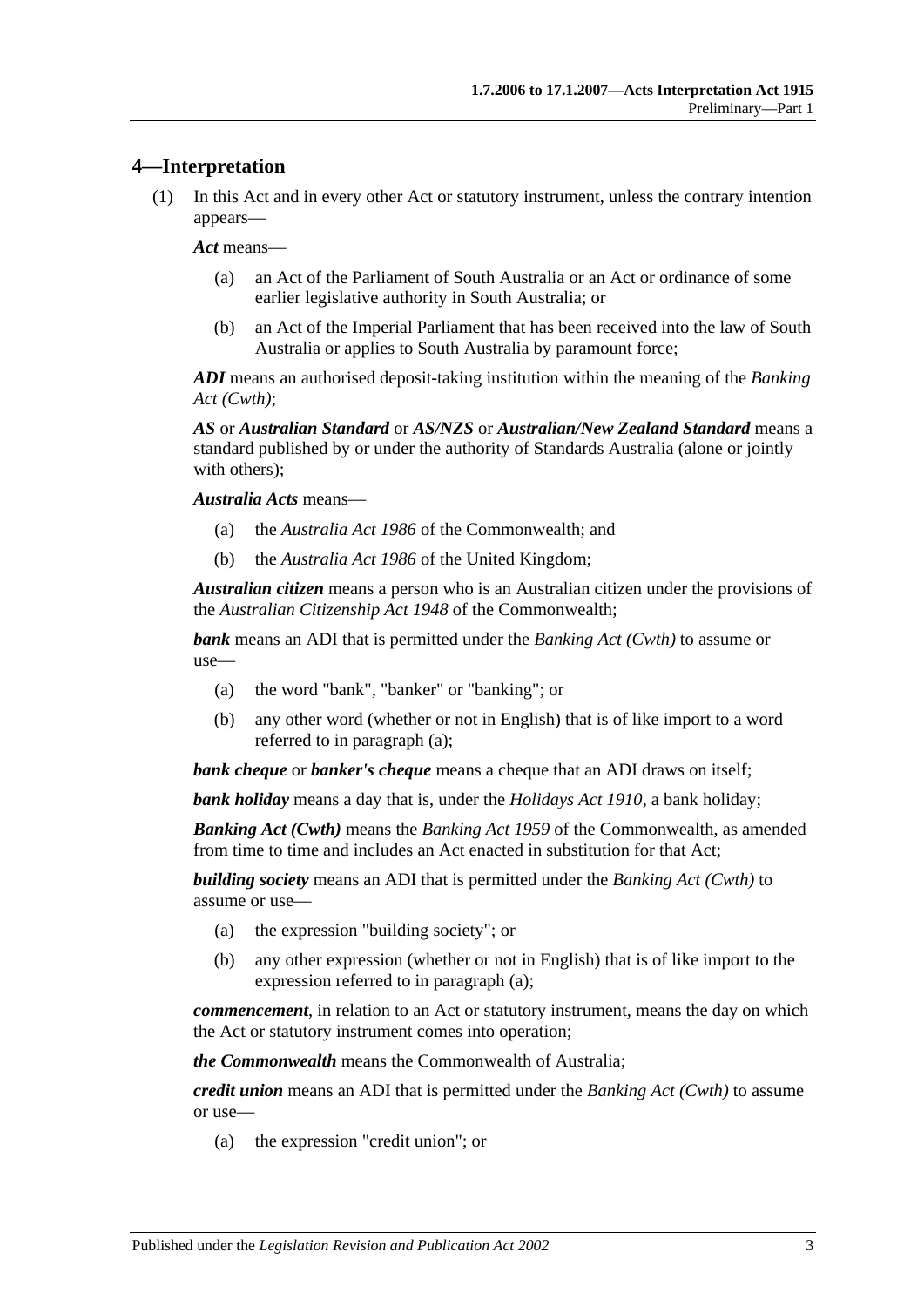(b) any expression (whether or not in English) that is of like import to the expression referred to in [paragraph](#page-2-3) (a);

*data storage device* means any article or material (for example, a disk) from which information is capable of being reproduced, with or without the aid of any other article or device;

#### *document* includes—

- (a) any paper or other material on which there is writing; and
- (b) any map, plan, drawing, graph or photograph; and
- (c) any paper or other material on which there are marks, figures, symbols or perforations having a meaning for persons qualified to interpret them; and
- (d) any article or material from which sounds, images or writings are capable of being reproduced with or without the aid of any other article or device;

*estate*, in relation to land, includes any estate or interest, easement, right, title, claim, demand, charge, lien or encumbrance in, over, to, or in respect of, the land;

*financial year* means the period of 12 months ending on the expiration of the thirtieth day of June;

*friendly society* means a body that is a friendly society for the purposes of the *Life Insurance Act 1995* of the Commonwealth as amended from time to time:

*the Gazette*, *the Government Gazette* or *the South Australian Government Gazette* means the South Australian Government Gazette (including any supplement to that gazette) printed and published, or purporting to be printed and published, by the Government Printer of the State;

*the Governor-in-Chief*, *the Governor* or *the Lieutenant-Governor* means the Governor of the State or other officer for the time being administering the Government of the State;

*His Majesty* or *Her Majesty*, *the King* or *the Queen*, or *the Crown*, means His Majesty the King, or Her Majesty the Queen, Sovereign for the time being of Australia, and includes the predecessors and the heirs and successors of the King or Oueen:

*judge* means a Judge of the Supreme Court or a District Court Judge;

*justice* means justice of the peace for the State;

*land* includes—

- (a) a building or structure affixed to land;
- (b) waters and airspace over land;
- (c) the bed of any body of waters;
- (d) subsoil and subterranean waters;

*major indictable offence* means any indictable offence classified by statute as a major indictable offence<sup>1</sup>;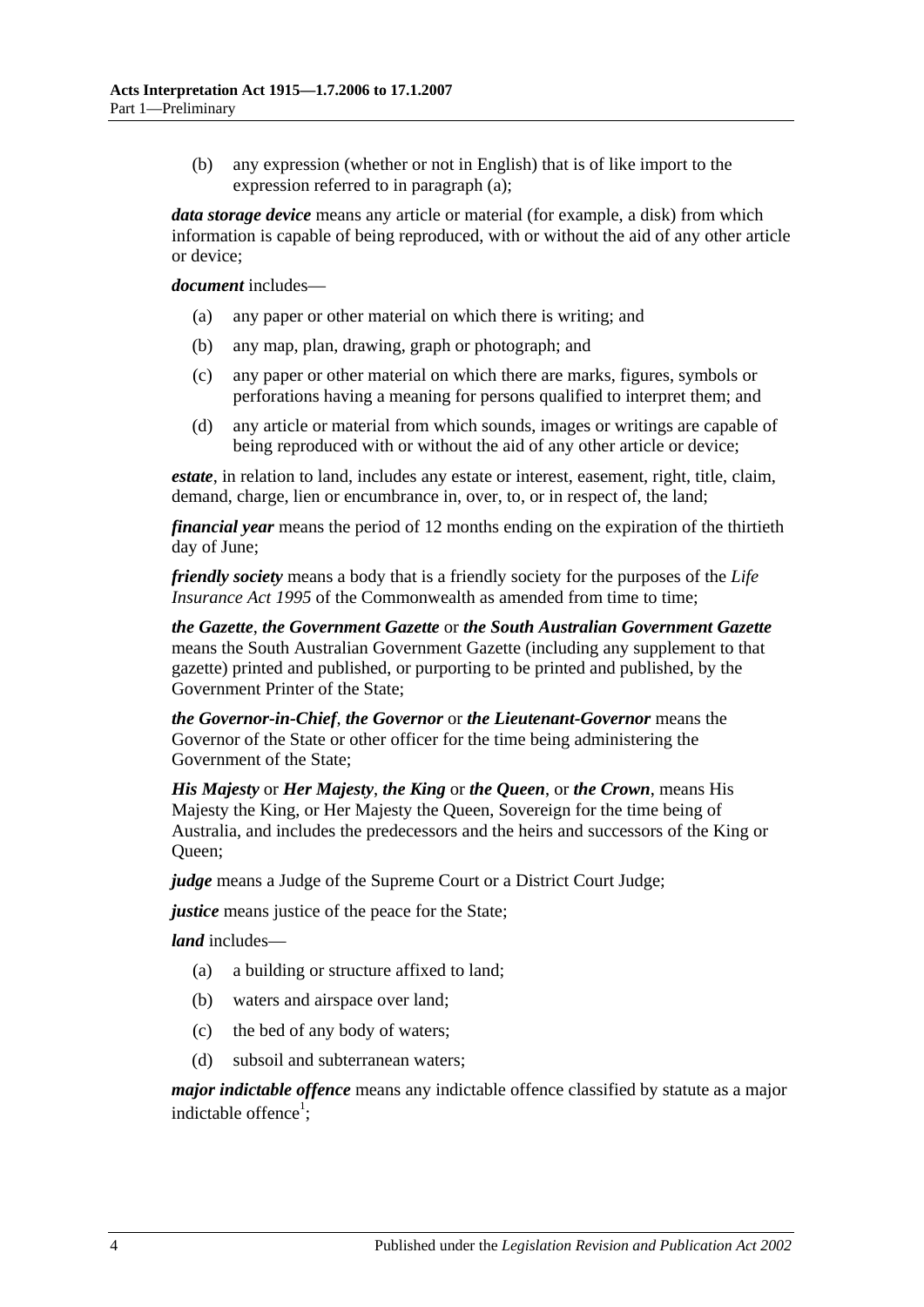*the Minister* means—

- (a) when used in an Act—the Minister of the Crown to whom the administration of the Act has been committed by the Governor, or in whom the administration of the Act is otherwise vested; and
- (b) when used in a statutory instrument—the Minister of the Crown to whom the administration of the Act under which the statutory instrument was made has been committed by the Governor, or in whom the administration of that Act is otherwise vested,

and includes a Minister of the Crown for the time being discharging the duties of that Minister or acting in the exercise of powers or functions delegated by that Minister;

*minor indictable offence* means any indictable offence classified by statute as a minor indictable offence<sup>1</sup>;

*month* means calendar month;

*oath* or *affidavit*, in all cases where persons are allowed by law to affirm or to declare instead of swearing, includes affirmation or declaration;

*Parliament* means the Parliament of the State;

*person* or *party* includes a body corporate;

*police force* means South Australia Police under the *[Police Act](http://www.legislation.sa.gov.au/index.aspx?action=legref&type=act&legtitle=Police%20Act%201998) 1998*;

*police officer* means any member of South Australia Police under the *[Police Act](http://www.legislation.sa.gov.au/index.aspx?action=legref&type=act&legtitle=Police%20Act%201998) 1998*;

*prescribed* means—

- (a) when used in an Act—prescribed by the Act or by a statutory instrument made, or to be made, under the Act; and
- (b) when used in a statutory instrument—prescribed by the Act under which the statutory instrument was made, by the statutory instrument itself or by some further statutory instrument made, or to be made, under the Act under which the statutory instrument was made;

*proclamation* means a proclamation made by the Governor and published in the Gazette;

*public holiday* means a day that is, under the *[Holidays Act](http://www.legislation.sa.gov.au/index.aspx?action=legref&type=act&legtitle=Holidays%20Act%201910) 1910*, a public holiday;

*record* includes information stored or recorded by computer or other process;

*regulation*, *rule* or *by-law* means—

- (a) when used in an Act—a regulation, rule or by-law made under the Act in which the expression is used; and
- (b) when used in a statutory instrument—a regulation, rule or by-law made under the Act under which the statutory instrument was made;

*sitting days*, in relation to either House of Parliament, means days on which the House actually sits;

*special justice* means a justice who has been appointed as a special justice;

*Standards Association of Australia* includes—

(a) Standards Australia International Limited; and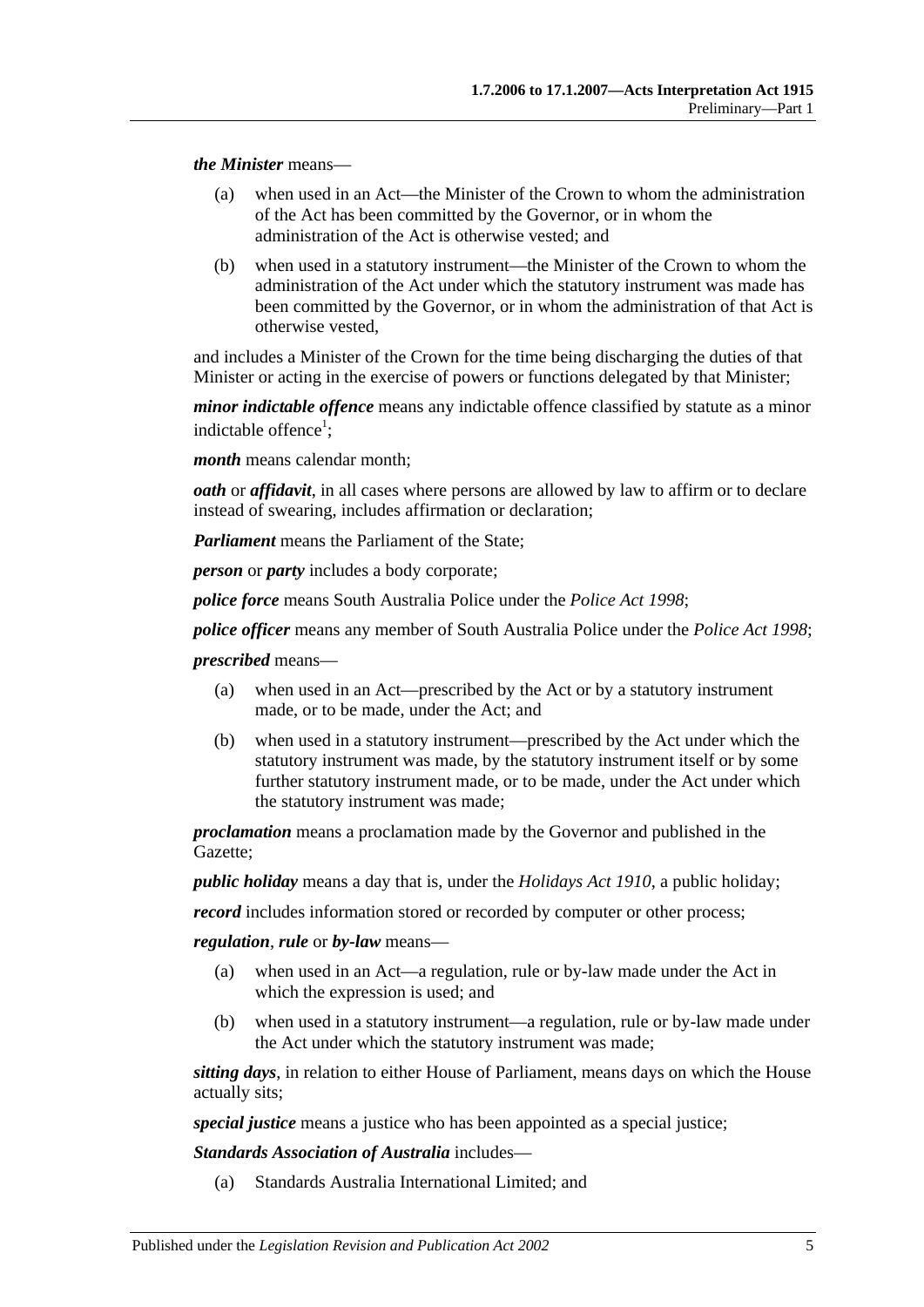(b) Standards Australia Limited (ACN 087 326 690);

#### *Standards Australia* means—

- (a) Standards Association of Australia; or
- (b) Standards Australia International Limited; or
- (c) Standards Australia Limited (ACN 087 326 690);

*the State* or *this State* means the State of South Australia;

#### *statutory declaration* means—

- (a) a declaration made under the *[Oaths Act](http://www.legislation.sa.gov.au/index.aspx?action=legref&type=act&legtitle=Oaths%20Act%201936) 1936*; or
- (b) a declaration made outside the State—
	- (i) in pursuance of a law in force in the place where the declaration is made, being a law that renders the declarant liable to a criminal penalty for a false declaration; and
	- (ii) before a person who has authority under that law to take declarations;

*statutory instrument* means—

- (a) a regulation, rule, by-law or statute made under an Act; or
- (ab) a proclamation, notice, order or other instrument made by the Governor or a Minister under an Act and published in the Gazette; or
- (b) a code or standard made, approved or adopted under an Act; or
- (c) any other instrument of a legislative character made or in force under an Act;

summary offence means any offence classified by statute as a summary offence<sup>1</sup>;

*Supreme Court* means the Supreme Court of the State;

*to swear*, in all cases where persons are allowed by law to affirm or to declare instead of swearing, includes to affirm or to declare;

*this Act*, when used in an Act, includes statutory instruments made under the Act in which the expression is used;

*United Kingdom* means the United Kingdom of Great Britain and Ireland;

*writing* includes any visible form in which words, figures, drawings or symbols may be reproduced or represented.

- (2) A reference in an Act or statutory instrument to
	- *audiotape, photograph, videotape* or other word in the form of a verb describing the capture or recording of images or sounds by an audiorecording, cinematographic, photographic or videorecording device includes, unless the contrary intention appears, a reference to the capture or recording of images or sounds by a digital device;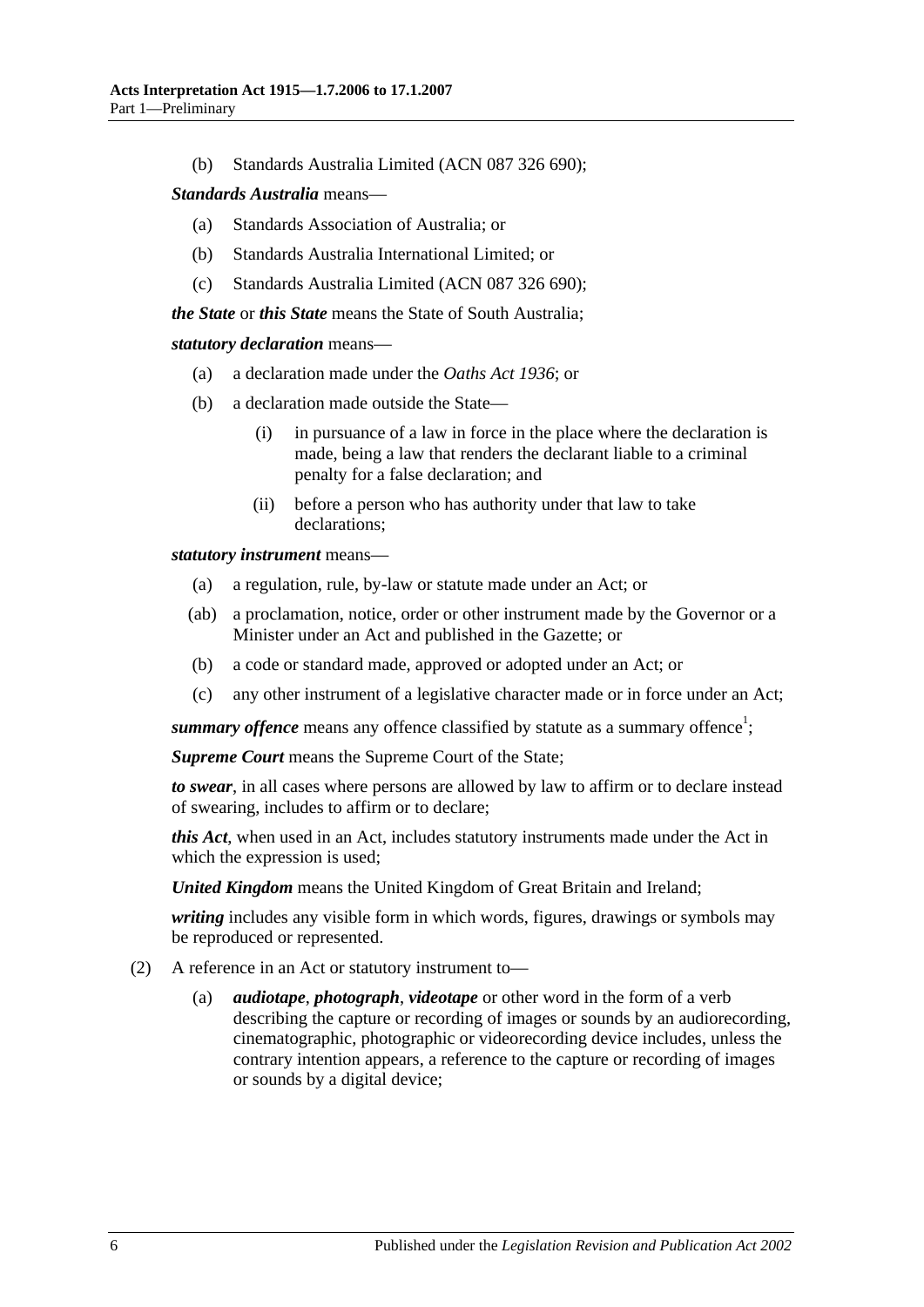- (b) an *audiotape*, *photograph*, *videotape* or other word in the form of a noun describing the item on which images or sounds captured or recorded by an audiorecording, cinematographic, photographic or videorecording device are stored or reproduced includes, unless the contrary intention appears, a reference to a digital data storage device;
- (c) a *book*, *paper*, *plan* or other word in the form of a noun describing an item on which there is writing includes, unless the contrary intention appears, a reference to a digital data storage device.

#### **Note—**

1 For the classification of offences, the reader should refer to section 5 of the *[Summary](http://www.legislation.sa.gov.au/index.aspx?action=legref&type=act&legtitle=Summary%20Procedure%20Act%201921)  [Procedure Act](http://www.legislation.sa.gov.au/index.aspx?action=legref&type=act&legtitle=Summary%20Procedure%20Act%201921) 1921*. However, it should be noted that the principles set out in that section for differentiating major indictable, minor indictable and summary offences may be subject to some special exception made by the Act under which the offence in question is created.

#### <span id="page-6-0"></span>**4AA—Parts of speech and grammatical forms**

If an Act defines a word or phrase, other parts of speech and grammatical forms of the word or phrase have, unless the contrary intention appears, corresponding meanings.

#### <span id="page-6-1"></span>**4A—Date of establishment of the State**

For the purposes of the law of the State, the State will be taken to have been established on the twenty-eighth day of December, 1836.

## <span id="page-6-2"></span>**Part 2—Provisions of special application to Acts and Bills**

#### <span id="page-6-3"></span>**5—Acts to be deemed to be public Acts**

Every Act passed after the first day of January, 1873, will be taken to be a public Act.

#### <span id="page-6-4"></span>**6—No requirement for separate enacting words**

There is no requirement for a section or other portion of an Act to have separate enacting words in order to have effect as a substantive enactment.

#### <span id="page-6-6"></span><span id="page-6-5"></span>**7—Commencement of Acts**

- (1) An Act that contains no provision fixing the date of its commencement, or providing for the fixing of that date, comes into operation on the day on which it is assented to by, or on behalf of, the Crown.
- (2) Where a Bill is reserved for the signification of Her Majesty's assent, the Bill will be taken, for the purposes of [subsection](#page-6-6) (1), to have been assented to on the day on which the assent is notified by proclamation in the State.
- <span id="page-6-7"></span>(3) Where an Act provides that the Act or provisions of the Act will come into operation on a day to be fixed by proclamation, then, unless the contrary intention appears, the Governor may by proclamation—
	- (a) fix a day or time for the Act or provisions to come into operation;
	- (b) fix different days or times for different provisions of the Act to come into operation;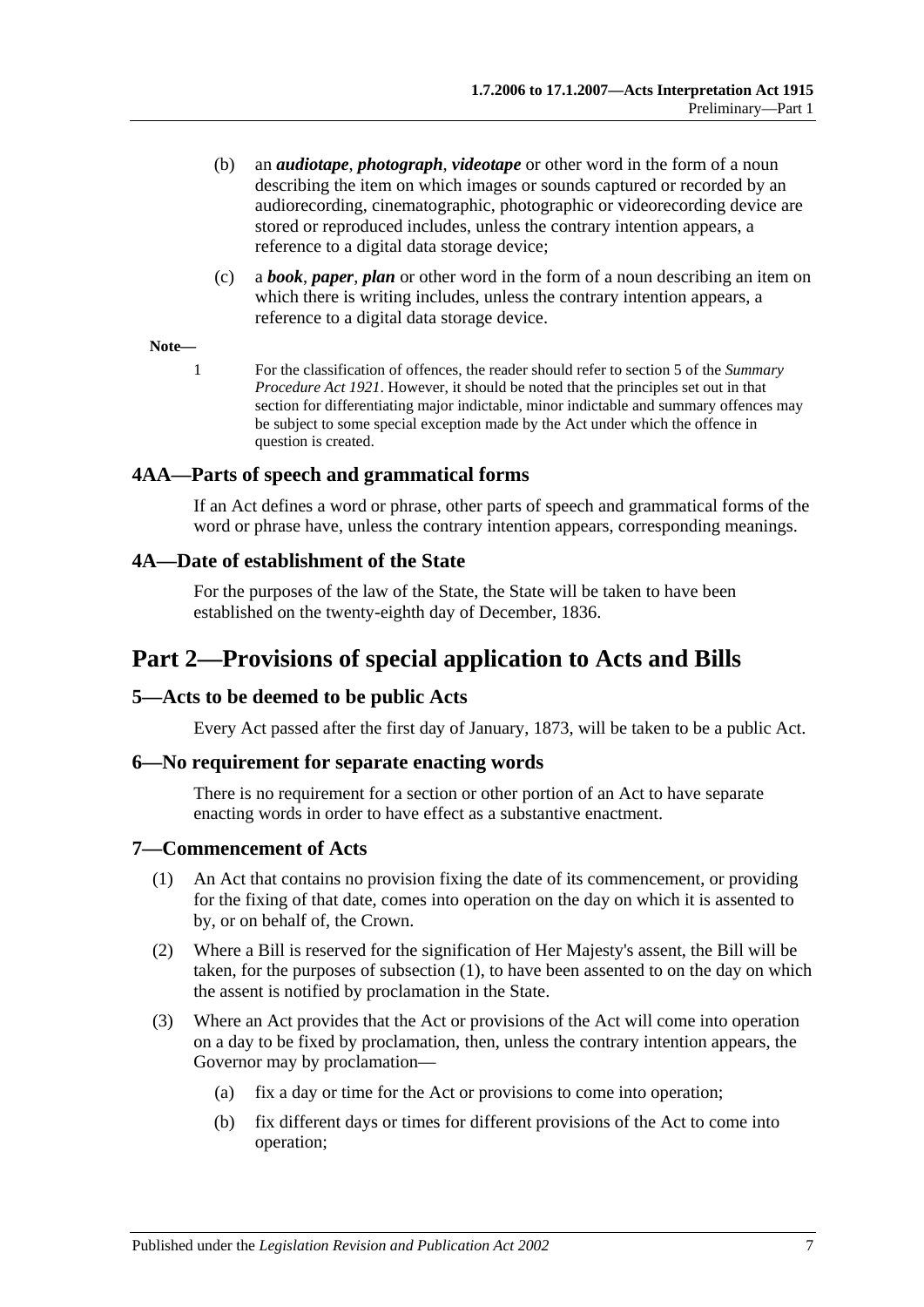- (c) suspend the operation of specified provisions of the Act until a day or time or days or times to be fixed by subsequent proclamation or proclamations.
- (4) For the purposes of [subsection](#page-6-7) (3), a reference to a provision of an Act extends to—
	- (a) a part of a provision;
	- (b) a provision to be inserted into another Act by the Act.
- (4a) The Governor may, by subsequent proclamation made before the date fixed by proclamation under [subsection](#page-6-7) (3) for an Act or provision to come into operation, vary the proclamation so as to delay commencement of the Act or provision.
- (5) An Act or a provision of an Act passed after the commencement of this subsection that is to be brought into operation by proclamation will be taken to come into operation on the second anniversary of the date on which the Act was assented to by, or on behalf of, the Crown unless brought into operation before that second anniversary.

#### <span id="page-7-0"></span>**7A—Amendment or repeal of Act in session in which it was passed**

An Act may be amended or repealed in the session of Parliament in which it was passed.

#### <span id="page-7-1"></span>**10—Evidence of date of assent to Act**

The date appearing on a copy of an Act printed, or purporting to be printed, by the Government Printer, as the date on which the Governor assented to the Act or made known Her Majesty's assent to the Act is evidence that the date is the date on which the Governor so assented, or made known Her Majesty's assent, and will be judicially noticed accordingly.

## <span id="page-7-2"></span>**Part 3—Provisions of special application to statutory instruments**

#### <span id="page-7-3"></span>**10A—Commencement of certain statutory instruments**

- (1) A statutory instrument (other than a regulation, rule or by-law made under an Act)—
	- (a) may come into operation at a date or time specified in the instrument; but
	- (b) may not come into operation earlier than the date on which it is made, approved or adopted unless that earlier operation is authorised by the Act under which the instrument is made, approved or adopted.
- (2) A statutory instrument (other than a regulation, rule or by-law made under an Act) that contains no provision fixing the date or time of its commencement comes into operation on the day on which it is made, approved or adopted.

#### <span id="page-7-4"></span>**11—Saving of statutory instruments on repeal or amendment of an Act**

Where—

- (a) a statutory or other instrument is in force under an Act; and
- (b) the Act, or the provision of the Act under which the instrument was made, is repealed by a subsequent Act which contains or provides the power to make instruments to the same or similar effect,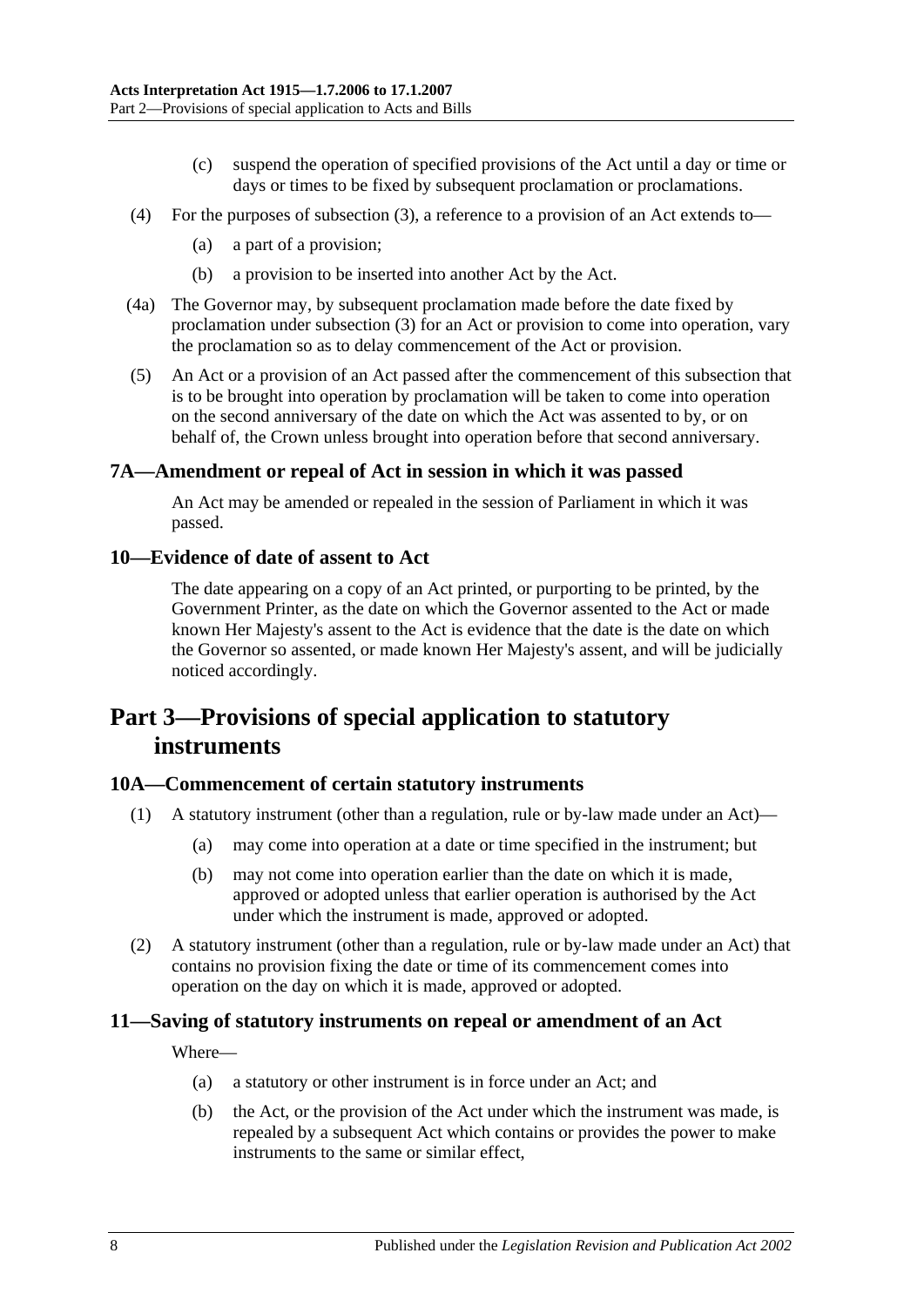the instrument will, subject to the provisions of the subsequent Act, remain in force as if the subsequent Act had been in force when the instrument was made and the instrument had then been made in pursuance of that Act.

## <span id="page-8-0"></span>**12—Disallowance of repealing statutory instrument revives instrument sought to be repealed**

Where a statutory instrument that revokes another statutory instrument, or part of another statutory instrument, is disallowed pursuant to any Act, the statutory instrument or part sought to be revoked revives.

## <span id="page-8-1"></span>**13—Construction of statutory instrument so as not to exceed power**

A statutory or other instrument made pursuant to a power conferred by or under an Act will be read and construed so as not to exceed that power, so that, where a provision of the instrument, or the application of a provision of the instrument to any person or circumstances, is in excess of that power, the remainder of the instrument, or the application of the provision to other persons and circumstances, is not affected.

## <span id="page-8-2"></span>**14—Expressions in statutory and other instruments have same meanings as in the Act under which they are made**

An expression used in a statutory instrument or other instrument made under an Act has, unless the contrary intention appears, the same meaning as in the Act under which the instrument was made, and, where that Act is amended after the instrument is made, or is repealed and substituted by a subsequent Act for the purposes of which the statutory or other instrument continues in force, the same meaning as in the amended or substituted Act.

## <span id="page-8-3"></span>**Part 4—Provisions generally applicable to Acts and statutory instruments**

## <span id="page-8-4"></span>**14A—Application and interpretation**

- (1) The provisions of this Part apply both to Acts and statutory instruments.
- (2) For the purposes of the application of this Part to statutory instruments—
	- (a) a reference to an Act or an enactment extends to a statutory instrument; and
	- (b) a reference to the passing of an Act extends to the making of a statutory instrument; and
	- (c) a reference to the repeal of an Act extends to the revocation of a statutory instrument; and
	- (d) a reference in [section](#page-10-2) 16 to the repeal of an Act extends to the disallowance of a statutory instrument.
- (3) In this Part, a reference to a section extends to a clause of an Act and a regulation, rule and by-law and a clause of a statutory instrument.

## <span id="page-8-5"></span>**14B—Citation**

- (1) An Act, whether passed before or after the commencement of this Act, may be cited—
	- (a) by its short title; or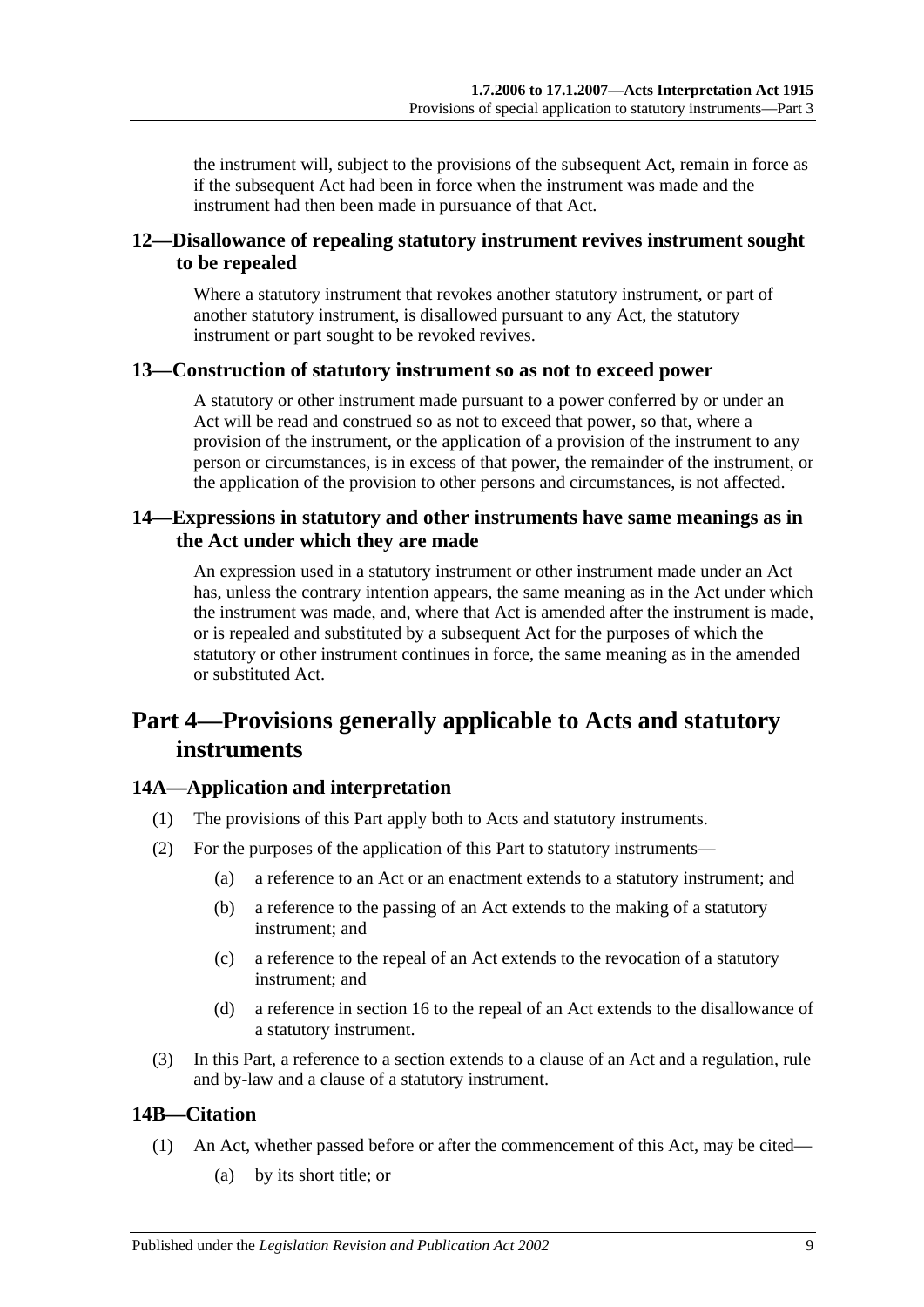- (b) by its short title abbreviated by omitting reference to any year except the year in which it was passed.
- (3) A reference in an Act to some other Act, or a Part or provision of some other Act, (whether an Act of this State or of the Commonwealth or a place outside this State) will, unless the contrary intention appears, be construed—
	- (a) as a reference to that other Act, Part or provision as amended from time to time; and
	- (b) where the Act, Part or provision is substituted—
		- (i) by a subsequent Act—as a reference to that subsequent Act; or
		- (ii) by a subsequent Part of an Act—as a reference to that subsequent Part; or
		- (iii) by a subsequent provision of an Act—as a reference to that subsequent provision.
- (4) An Act of the Commonwealth or of a place outside this State, whether passed before or after the commencement of this Act, may, for the purposes of the law of this State, be cited by any method authorised by, or commonly used in, the statutes of the Commonwealth or that place.
- (5) Nothing in this section renders unlawful or ineffective any citation or reference that is not made in a manner authorised by this section.

#### <span id="page-9-0"></span>**14BA—References to other statutory provisions include references to relevant statutory instruments**

- (1) A reference in an Act to some other Act (whether an Act of this State or of the Commonwealth or a place outside this State) includes, unless the contrary intention appears, reference to statutory instruments made or in force under that other Act.
- (2) A reference in an Act to a Part or provision of that Act or some other Act (whether an Act of this State or of the Commonwealth or a place outside this State) includes, unless the contrary intention appears—
	- (a) reference to statutory instruments made or in force under that Part or provision; and
	- (b) reference to statutory instruments made or in force under some other Part or provision of that Act or other Act insofar as the statutory instruments are connected to that Part or provision.

### <span id="page-9-1"></span>**14C—Exercise of powers conferred by a provision of an Act or statutory instrument before the provision comes into operation**

- <span id="page-9-2"></span>(1) Where—
	- (a) a provision of an Act that has passed is not yet in operation; and
	- (b) it is expedient that a power expressed to be conferred by the provision be exercised before it comes into operation,

the power may be so exercised before the provision comes into operation.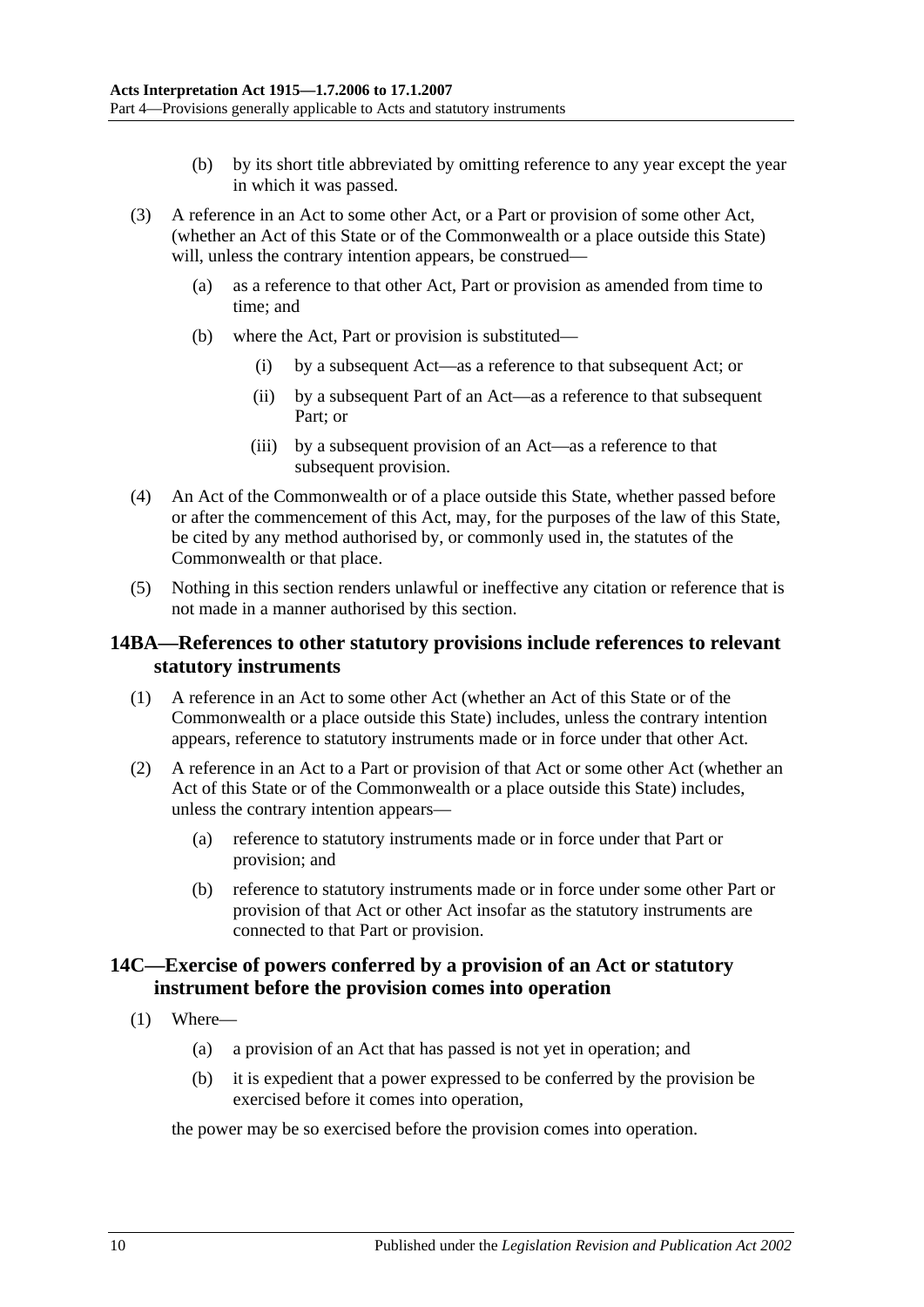- (2) Subject to [subsection](#page-10-3) (3), anything created, granted, issued, done or made under or pursuant to a provision by virtue of [subsection](#page-9-2) (1) will take effect when the provision comes into operation and not before.
- <span id="page-10-3"></span>(3) The appointment of a person to a position pursuant to [subsection](#page-9-2) (1) takes effect at the time of appointment but any power exercised by that person pursuant to [subsection](#page-9-2) (1) does not take effect until the relevant provision comes into operation.

#### <span id="page-10-0"></span>**14D—Time of commencement**

Where an Act, or part of an Act, comes into operation on a particular day, it will be taken to have come into operation as from 12 o'clock midnight of the preceding day.

#### <span id="page-10-1"></span>**15—Saving of administrative acts**

Where an Act is repealed and the repealing Act contains provisions substantially corresponding to provisions of the repealed Act, then, unless the contrary intention appears, any administrative act done in pursuance of the repealed provisions (not being an administrative act the effect of which was exhausted at the time of the repeal) will, insofar as is not inconsistent with the repealing Act, be regarded as an administrative act done for the purposes of the corresponding provisions of the repealing Act.

## <span id="page-10-2"></span>**16—Saving of operation of repealed, amended or expired Act**

- (1) Where an Act is repealed or amended, or where an Act or enactment expires, then, unless the contrary intention appears, the repeal, amendment or expiry does not—
	- (a) revive anything not in force or existing at the time the repeal, amendment or expiry takes effect; or
	- (b) affect the operation of the repealed, amended or expired Act or enactment, or alter the effect of the doing, suffering or omission of anything, prior to the repeal, amendment or expiry; or
	- (c) affect any right, interest, title, power or privilege created, acquired, accrued, established or exercisable, or any status or capacity existing, prior to the repeal, amendment or expiry; or
	- (d) affect any duty, obligation, liability or burden of proof imposed, created or incurred, or any penalty, forfeiture or punishment incurred or imposed or liable to be incurred or imposed, prior to the repeal, amendment or expiry; or
	- (e) affect any investigation, legal proceedings or remedy in respect of any such right, interest, title, power, privilege, status, capacity, duty, obligation, liability, burden of proof, penalty, forfeiture or punishment.
- (2) Any such investigation, legal proceedings or remedy may be instituted, continued or enforced, and any such penalty, forfeiture or punishment may be imposed and enforced, as if the repeal or amendment had not been effected or as if the expired Act or enactment had not expired (as the case may be).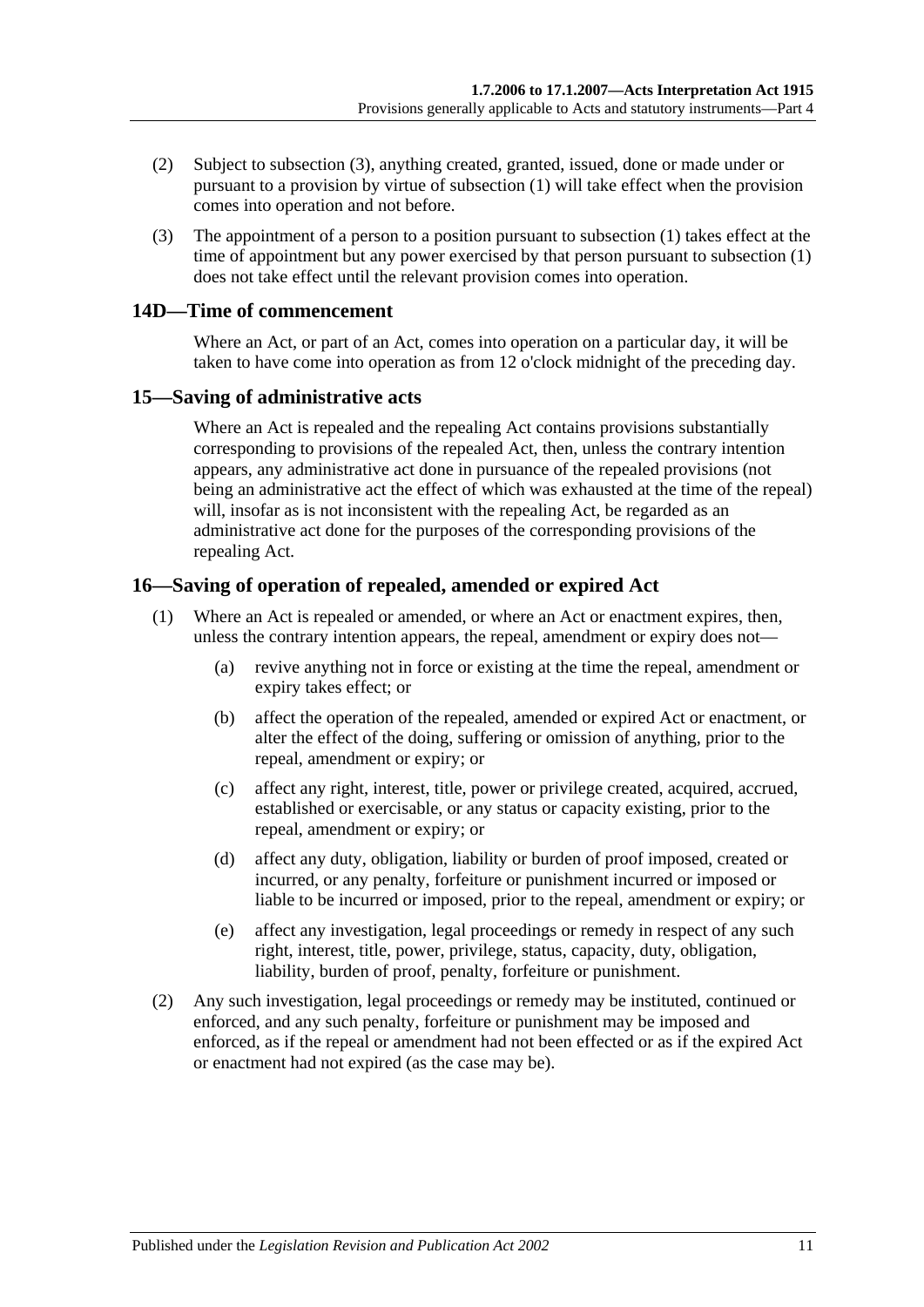- (2a) Where any office, court, tribunal or body would, apart from this section, cease to exist by reason of the repeal, amendment or expiry, then, for the purpose of instituting, continuing or enforcing any such investigation, legal proceeding or remedy, the office, court, tribunal, or body continues in existence (and, if necessary, new appointments may be made to it) as if the repeal or amendment had not been effected, or as if the expired Act or enactment had not expired (as the case may be).
- (3) Any Act or enactment will, notwithstanding its repeal, amendment or expiry, continue in force for the purposes of continuing and completing any act, matter or thing commenced or in progress under that Act or enactment, if there is no substituted Act or enactment adapted to its continuance and completion.
- (4) In this section—

*legal proceeding* includes any proceeding pursuant to an Act, enactment or law whether of a judicial or administrative nature.

#### <span id="page-11-0"></span>**17—Repeal not to revive previously repealed enactments**

Where a repealing enactment is repealed by an Act, there is no revival of any Act or enactment previously repealed unless the contrary intention is expressed.

## <span id="page-11-1"></span>**18—Abrogation of presumption that re-enactment etc constitutes Parliamentary approval of prior interpretation**

The enactment or re-enactment of a provision that has been construed in a particular manner (judicially or otherwise) in this State or elsewhere creates no presumption that Parliament has sanctioned or approved that construction.

#### <span id="page-11-2"></span>**19—Material that forms or does not form part of Act**

- (1) The following form part of an Act, subject to any express provision to the contrary:
	- (a) preambles, schedules, dictionaries and appendices (including their headings);
	- (b) chapter headings, part headings, division headings and subdivision headings;
	- (c) examples, qualifications, exceptions, tables, diagrams, maps and other illustrations (including their headings), except where they form part of a note that does not form part of the Act;
	- (d) punctuation.
- (2) The following do not form part of an Act, subject to any express provision to the contrary:
	- (a) section headings;
	- (b) notes (including their headings);
	- (c) lists of contents.
- (3) In this section—

*appendix* does not include an appendix containing legislative history notes;

*note* means—

- (a) a marginal note; or
- (b) a footnote (whether at the foot of a page or a section or a heading); or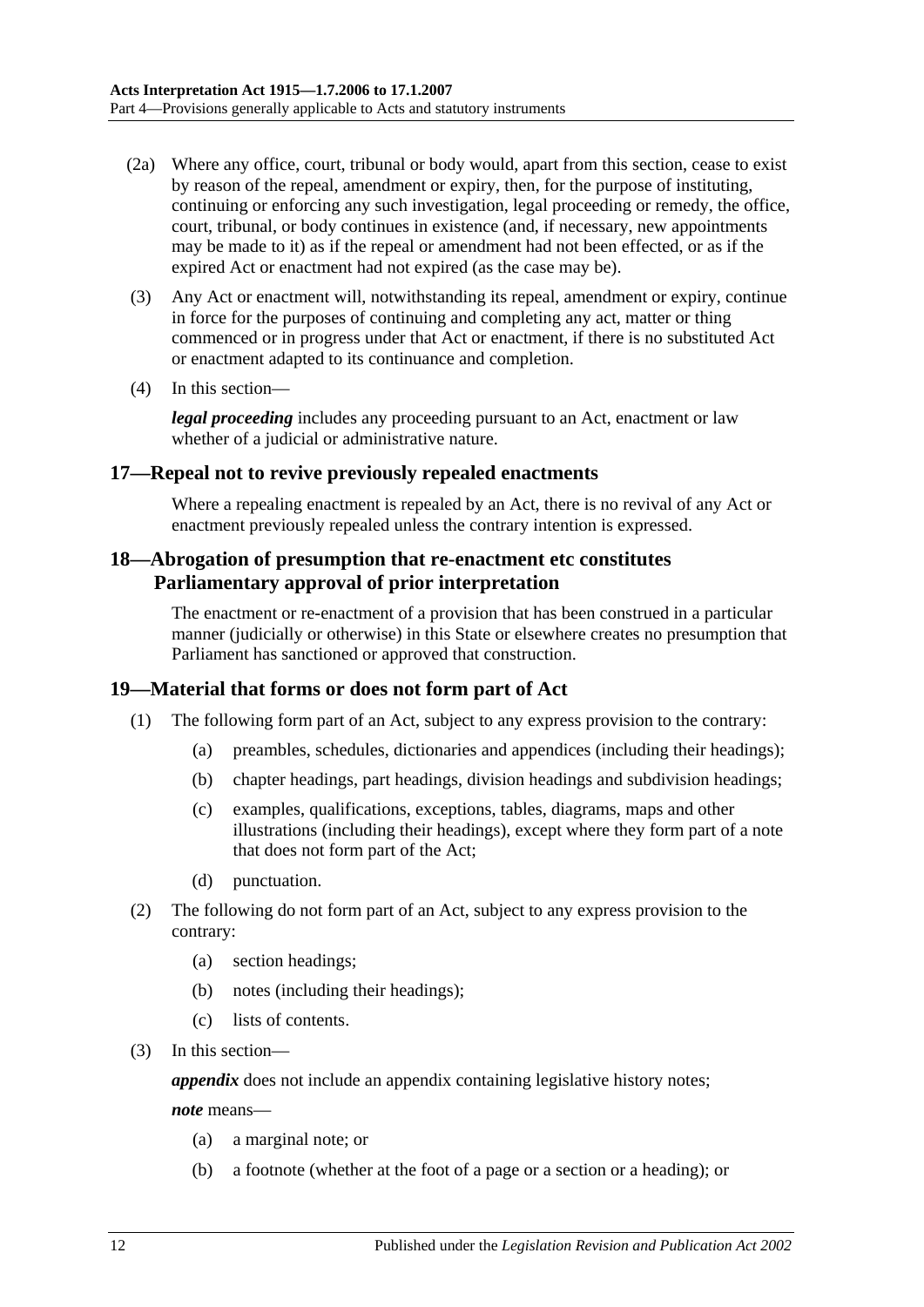(c) any text designated as a note;

*section* has the meaning assigned by [section](#page-8-4) 14A and includes a portion of a section.

#### <span id="page-12-0"></span>**19A—Examples**

If an example forms part of an Act, the example—

- (a) is not exhaustive; and
- (b) may extend, but does not limit, the meaning of the Act or the provision to which it relates.

#### <span id="page-12-1"></span>**20—Rules of construction to be applied in determining whether an Act binds the Crown**

- (1) Subject to [subsection](#page-12-3) (2), an Act passed after 20 June 1990 will, unless the contrary intention appears (either expressly or by implication), be taken to bind the Crown, but not so as to impose any criminal liability on the Crown.
- <span id="page-12-3"></span>(2) Where an Act passed after 20 June 1990 amends an Act passed before that date, the question whether the amendment binds the Crown will be determined in accordance with principles applicable to the interpretation of Acts passed before 20 June 1990.
- (3) Where an Act or a provision of an Act (whether passed before or after 20 June 1990) binds the Crown but not so as to impose any criminal liability on the Crown, the Crown's immunity from criminal liability extends (unless the contrary intention is expressed) to an agent of the Crown in respect of an act within the scope of the agent's obligations.
- (4) Where an Act or a provision of an Act (whether passed before or after 20 June 1990) does not bind the Crown, the Crown's immunity extends (unless the contrary intention is expressed) to an agent of the Crown in respect of an act within the scope of the agent's obligations.
- (5) For the purposes of this section—
	- (a) a reference to the Crown extends not only to the Crown in right of this State but also (so far as the legislative power of the State permits) to the Crown in any other capacity;
	- (b) a reference to an agent of the Crown extends to an instrumentality, officer or employee of the Crown or a contractor or other person who carries out functions on behalf of the Crown;
	- (c) an agent acts within the scope of the agent's obligations if the act is reasonably required for carrying out of obligations or functions imposed on, or assigned to, the agent.

#### <span id="page-12-2"></span>**21—Act deemed always speaking**

Every Act will be considered as speaking at all times, and every enactment, whether expressed in the present or the future tense, will be applied to the circumstances as they arise, so that effect may be given to each Act and every provision according to its spirit, true intent and meaning.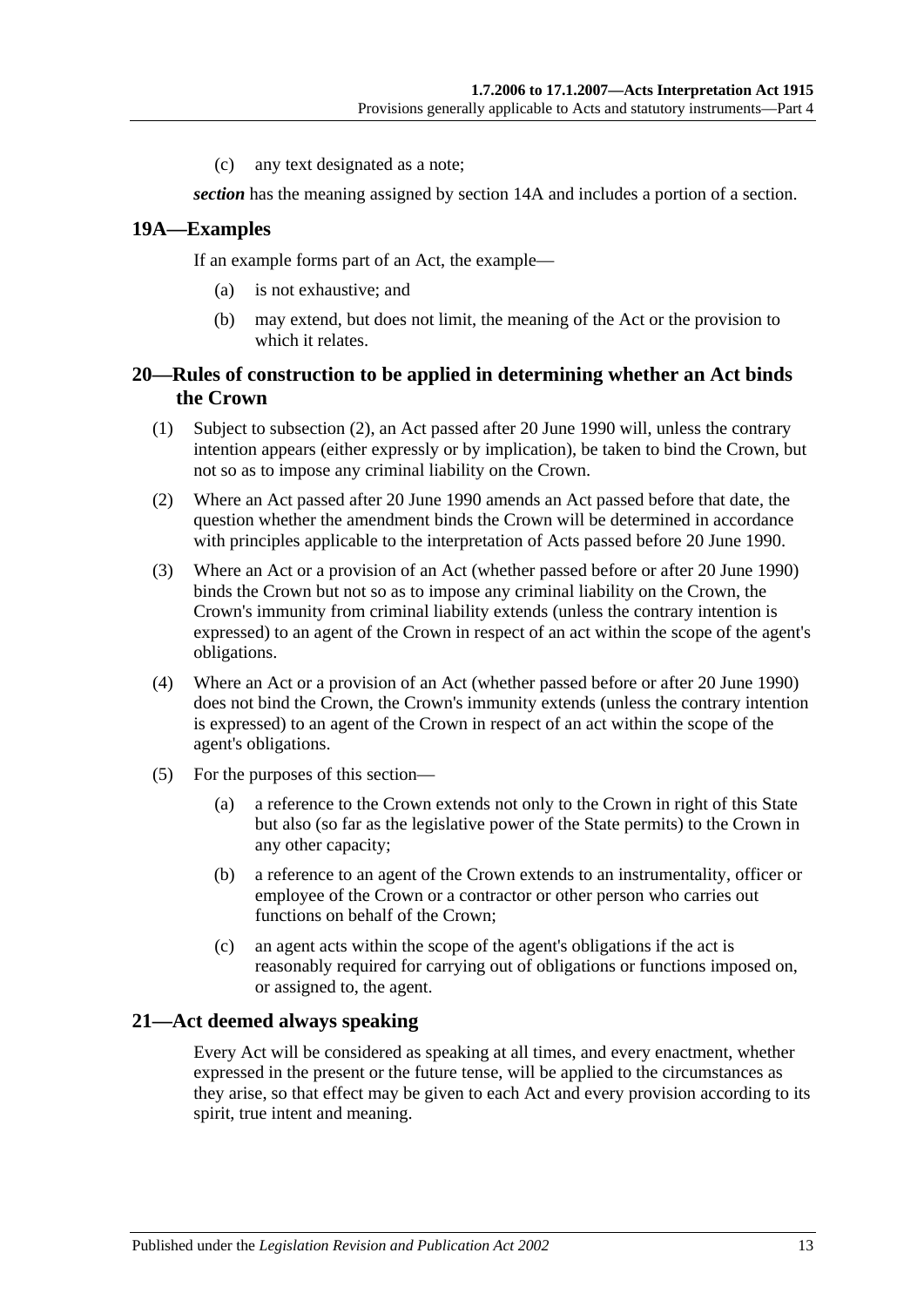## <span id="page-13-0"></span>**22—Construction that would promote purpose or object of an Act to be preferred**

- (1) Subject to [subsection](#page-13-6) (2), where a provision of an Act is reasonably open to more than one construction, a construction that would promote the purpose or object of the Act (whether or not that purpose or object is expressly stated in the Act) must be preferred to a construction that would not promote that purpose or object.
- <span id="page-13-6"></span>(2) This section does not operate to create or extend any criminal liability.

#### <span id="page-13-1"></span>**22A—Construction of Act so as not to exceed power of State**

- (1) Every Act and every provision of an Act will be construed so as not to exceed the legislative power of the State.
- (2) Any Act or provision of an Act which, but for this section, would exceed the power of the State, is nevertheless a valid enactment to the extent to which it does not exceed that power.

#### <span id="page-13-2"></span>**22B—Declaration of validity of laws made before Australia Acts**

Each provision of an Act or statutory instrument enacted or made, or purporting to have been enacted or made, before the commencement of the Australia Acts is as valid as it would have been, and has the same effect as it would have had, if the Australia Acts had been in operation at the time of its enactment or making or purported enactment or making.

#### <span id="page-13-3"></span>**23—Act to be done by Governor to mean by him with advice of Executive Council**

Where in any Act passed after the first day of January, 1873, the Governor is authorised or required to do any act, matter or thing, it will be taken to mean that the act, matter or thing may or must be done by the Governor with the advice and consent of the Executive Council.

#### <span id="page-13-4"></span>**24—When Act or provision deemed to be substituted for another**

For the purposes of this Act and of any other Act, a later Act will be taken to be substituted for an earlier Act, or a provision of a later Act will be taken to be substituted for a provision of an earlier Act, when the earlier Act or provision is repealed or superseded and the later Act deals with the same matter as the Act or provision so repealed or superseded, whether it deals with the matter in the same or some other manner, and whether it deals only with the matter or with other matters also.

#### <span id="page-13-5"></span>**25—Variation of forms**

Whenever forms are prescribed or approved under any Act, forms to the same effect are sufficient provided that deviations from the prescribed or approved forms are not calculated to mislead.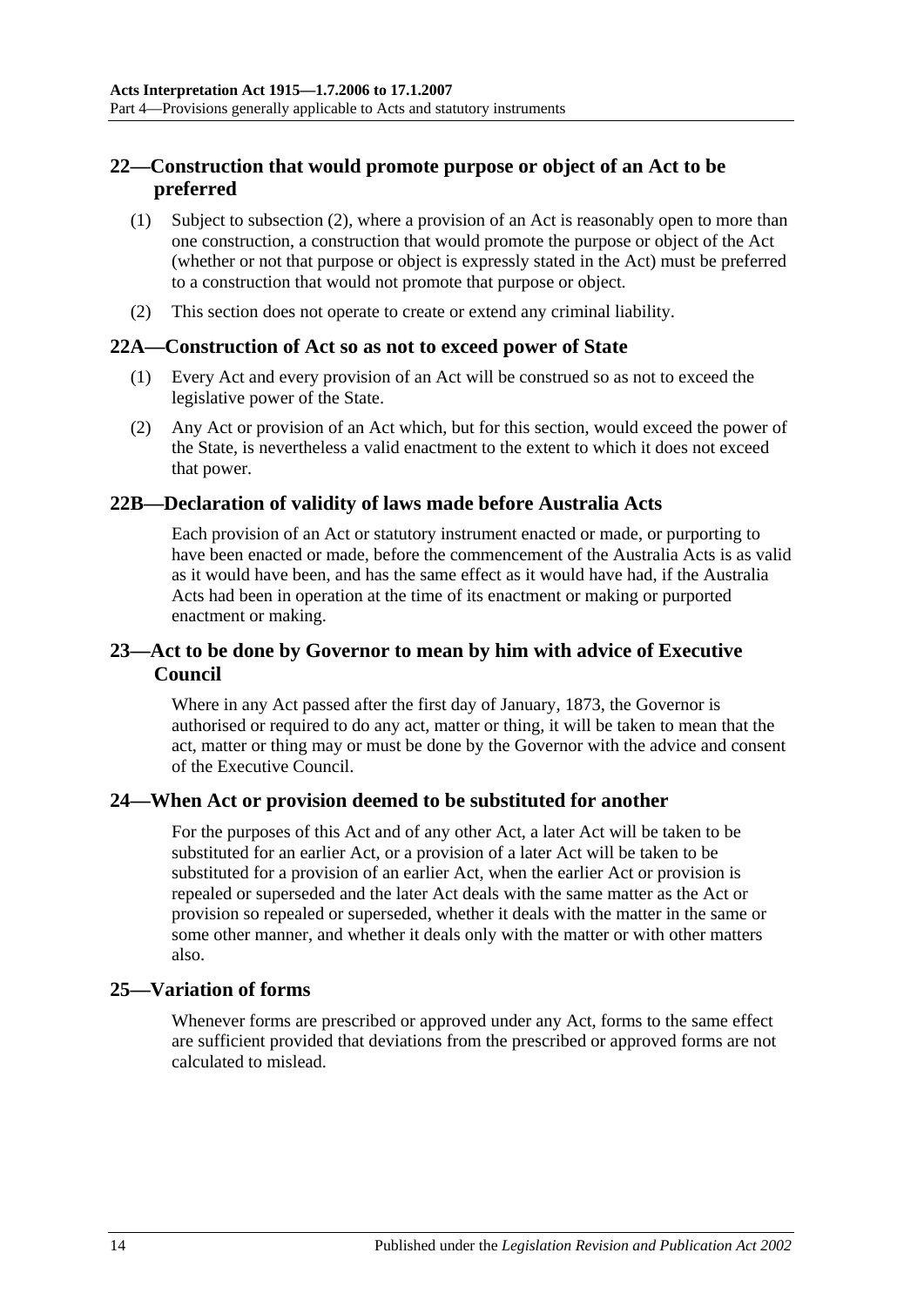## <span id="page-14-0"></span>**26—Words importing masculine gender and singular number to include feminine and plural**

#### In every Act—

- (a) every word of the masculine gender will be construed as including the feminine gender;
- (ab) every word of the feminine gender will be construed as including the masculine gender;
- (b) every word in the singular number will be construed as including the plural number;
- (c) every word in the plural number will be construed as including the singular number;
- (d) every word in either of those genders or numbers will be construed as including a body corporate as well as an individual;
- (e) every phrase consisting of a masculine pronoun and a feminine pronoun joined by the conjunction "or" will, if the antecedent is capable of referring to a body corporate, be construed as applicable to a body corporate as well as a natural person.

#### <span id="page-14-1"></span>**27—Provisions as to limitation of time**

- (1) The time prescribed or allowed by any Act for any proceeding, or for the doing of any thing, or for suffering any thing, will be taken not to include the day of the act or event from or after which the time is to be calculated, but to include the day on which the proceeding is to be taken or the thing is to be done or suffered.
- (2) If the time so prescribed or allowed falls or expires on a Saturday or Sunday, or on any public holiday, the time will be extended so as to fall or expire on the day next following the Saturday, Sunday or public holiday that is not itself a Saturday, Sunday or public holiday.
- (3) Where no time is prescribed or allowed within which any thing must be done, the thing must be done with all convenient speed and as often as the prescribed occasion arises.

#### <span id="page-14-2"></span>**27A—Sitting days**

A reference in an Act to a number of sitting days of a House of Parliament is, unless the contrary intention appears, a reference to the number of those days regardless of whether the days or some of the days occur in different sessions of Parliament or in different Parliaments.

#### <span id="page-14-3"></span>**28—Measurement of distances**

In the measurement of distance for the purposes of an Act, the distance will, unless the contrary intention appears, be measured in a straight line on a horizontal plane.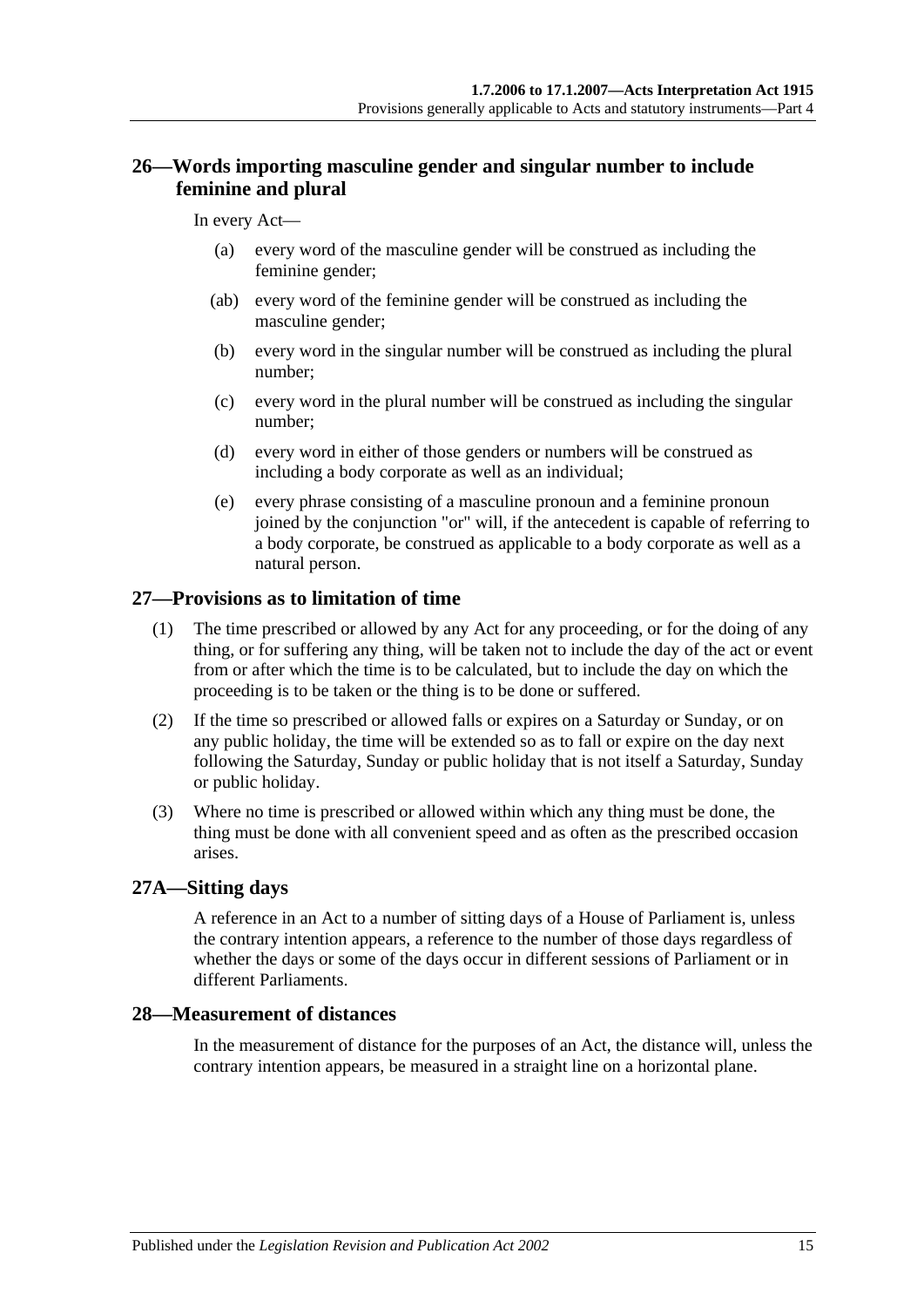## <span id="page-15-0"></span>**28A—Standard scales for penalties and expiation fees**

Unless a contrary intention is indicated in an Act in which an expression in the left hand column below appears, that expression has the meaning appearing opposite it in the right hand column:

| Division 1 imprisonment | a term of imprisonment not exceeding 15 years |
|-------------------------|-----------------------------------------------|
| Division 1 fine         | a fine not exceeding \$60 000                 |
| Division 2 imprisonment | a term of imprisonment not exceeding 10 years |
| Division 2 fine         | a fine not exceeding \$40 000                 |
| Division 3 imprisonment | a term of imprisonment not exceeding 7 years  |
| Division 3 fine         | a fine not exceeding \$30 000                 |
| Division 4 imprisonment | a term of imprisonment not exceeding 4 years  |
| Division 4 fine         | a fine not exceeding \$15 000                 |
| Division 5 imprisonment | a term of imprisonment not exceeding 2 years  |
| Division 5 fine         | a fine not exceeding \$8 000                  |
| Division 6 imprisonment | a term of imprisonment not exceeding 1 year   |
| Division 6 fine         | a fine not exceeding \$4 000                  |
| Division 6 fee          | an expiation fee of \$300                     |
| Division 7 imprisonment | a term of imprisonment not exceeding 6 months |
| Division 7 fine         | a fine not exceeding \$2 000                  |
| Division 7 fee          | an expiation fee of \$200                     |
| Division 8 imprisonment | a term of imprisonment not exceeding 3 months |
| Division 8 fine         | a fine not exceeding \$1 000                  |
| Division 8 fee          | an expiation fee of \$150                     |
| Division 9 fine         | a fine not exceeding \$500                    |
| Division 9 fee          | an expiation fee of \$100                     |
| Division 10 fine        | a fine not exceeding \$200                    |
| Division 10 fee         | an expiation fee of \$75                      |
| Division 11 fine        | a fine not exceeding \$100                    |
| Division 11 fee         | an expiation fee of \$50                      |
| Division 12 fine        | a fine not exceeding \$50                     |
| Division 12 fee         | an expiation fee of \$25.                     |
|                         |                                               |

## <span id="page-15-1"></span>**29—Fines etc to be paid into Treasury**

Whenever any fine, penalty or forfeiture is imposed or made by, or authorised to be imposed or made under, any Act, the Act will be taken to provide that the fine, penalty or forfeiture, when recovered, must be paid to the Treasurer of the State and form part of the General Revenue.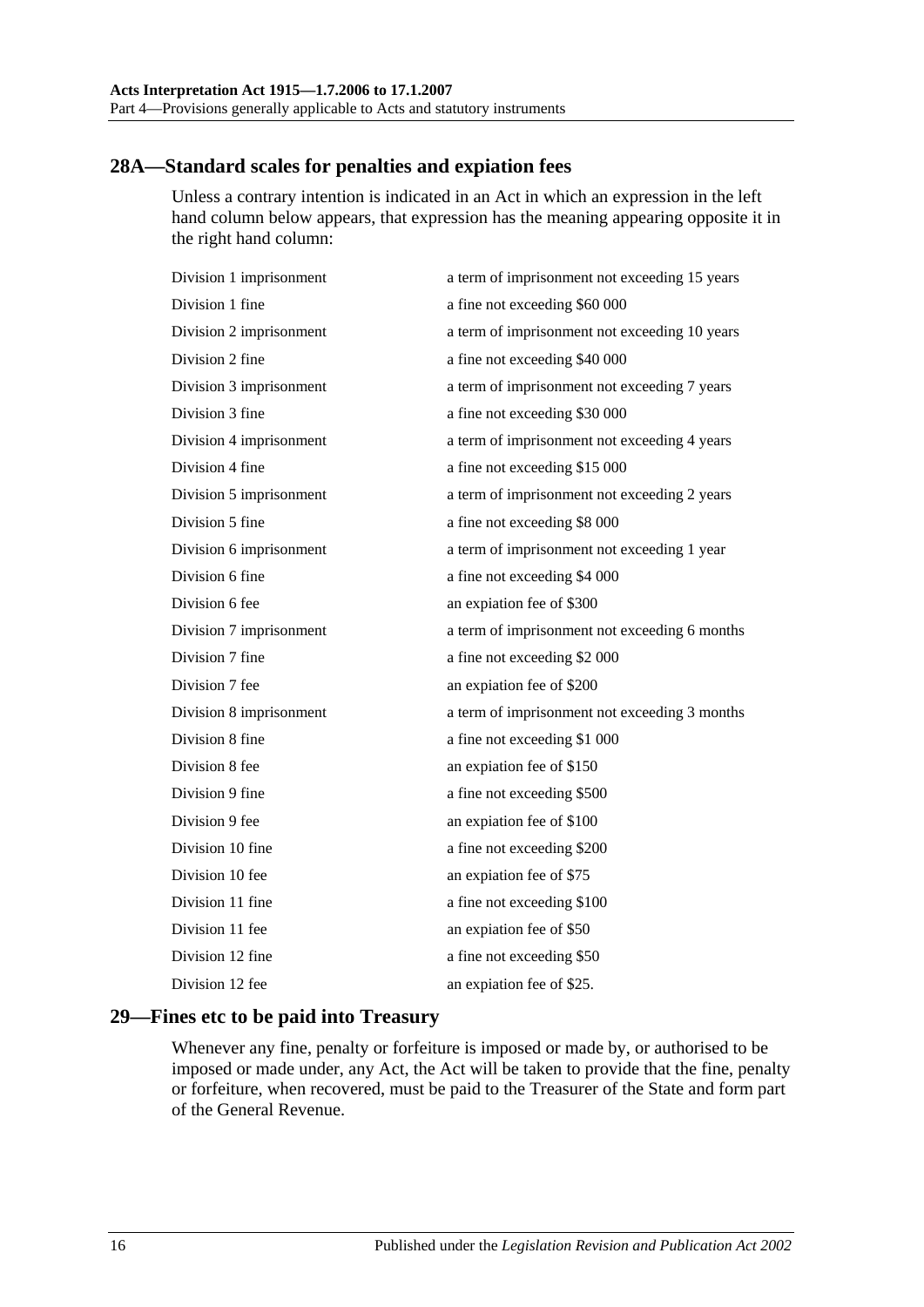#### <span id="page-16-0"></span>**30—Penalties**

- (1) A penalty set out at the foot of a section or subsection that contains words creating an offence indicates that the offence is punishable on conviction by a penalty not exceeding the penalty so set out or, where a minimum as well as a maximum penalty is so set out, by a penalty not less than the minimum and not more than the maximum.
- (2) A penalty set out at the foot of a section or subsection that does not contain words creating an offence indicates that contravention of the section or subsection (whether by act or omission) constitutes an offence punishable on conviction by a penalty not exceeding the penalty so set out or, where a minimum as well as a maximum penalty is so set out, by a penalty not less than the minimum and not more than the maximum.
- (3) In this section—

*penalty* includes punishment.

## <span id="page-16-1"></span>**33—Service by post**

- (1) Where any Act passed after the passing of this Act authorises or requires any document to be served by post (whether the expression "serve", "give", "deliver" or "send", or any other expression is used), then, unless the contrary intention appears, the Act will be taken to provide—
	- (a) that the service is effected by properly addressing, prepaying and posting a letter or packet containing the document; and
	- (b) that, unless the contrary is proved, service will be taken to have been effected at the time at which the letter or packet would be delivered in the ordinary course of post.
- (2) Where any Act authorises or requires any document to be served by certified mail (whether the expression "serve", "give", "deliver" or "send", or any other expression is used) then, unless the contrary intention appears, the Act will be taken to provide that service may be effected by registered post.

## <span id="page-16-2"></span>**34—"May" imports a discretion, "shall" is imperative**

Where, in any Act passed after the first day of January, 1873, the word "may" is used in conferring a power, it implies that the power may be exercised or not, at discretion; and where, in any such Act the word "shall" is used in conferring a power, it implies that the power must be exercised.

## <span id="page-16-3"></span>**35—Words applying to occupant of public office to apply to successive occupants**

Words directing or empowering any Minister of the Crown or any public officer or functionary to do any act or thing, or otherwise applying by reference to his or her office will be construed as applying to the person for the time being acting in the office or discharging the duties of the office.

#### <span id="page-16-4"></span>**36—Power to appoint includes power to remove etc**

Words giving power to appoint to any office or position, or to appoint a deputy, will be taken to include power, exercisable at the discretion of the person in whom the power to appoint is vested—

(a) to suspend or remove any person appointed under that power; or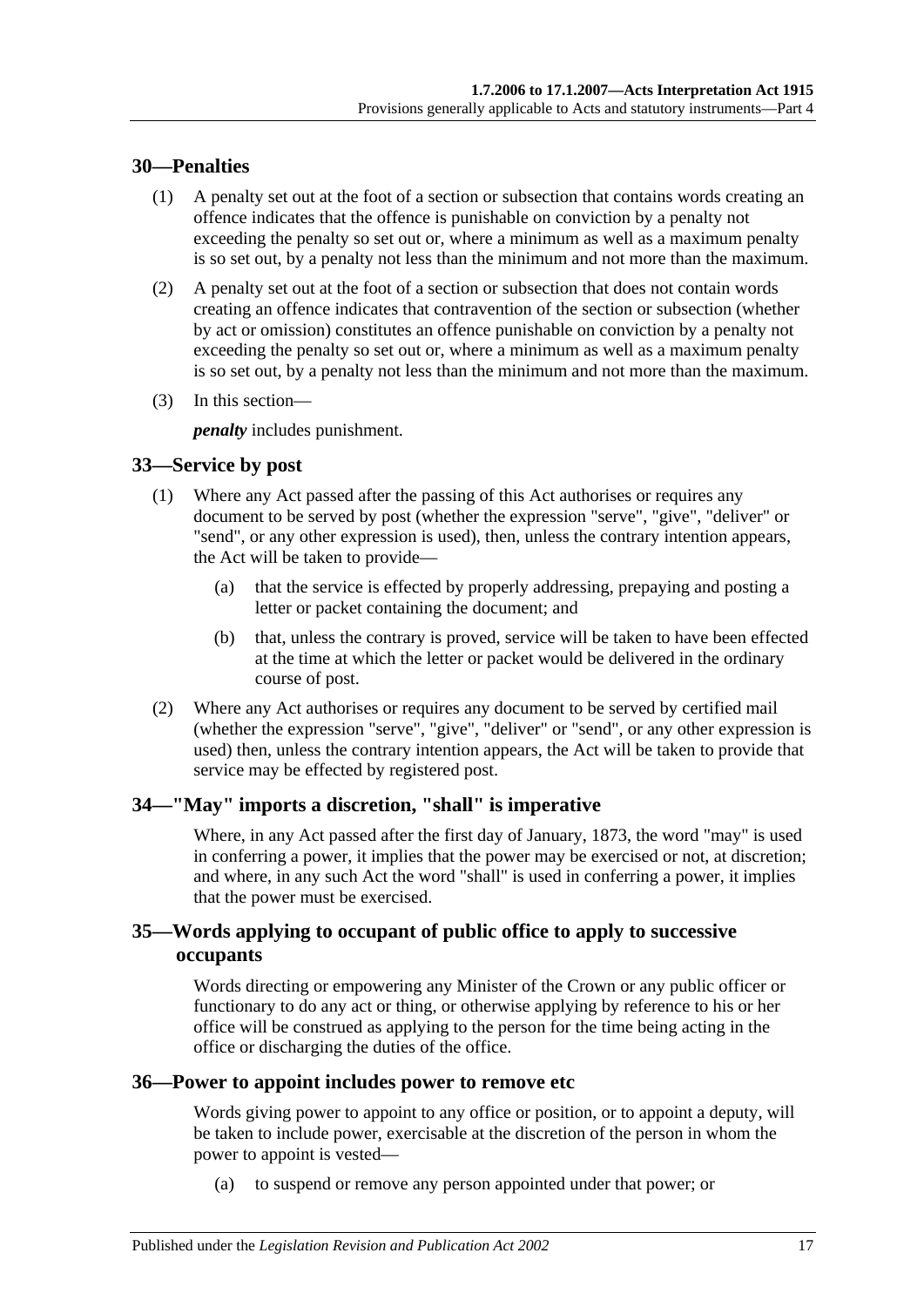- (b) to reinstate or reappoint any person so suspended or removed; or
- (c) to appoint some other person, temporarily or permanently, in the place of a person so suspended or removed; or
- (d) to appoint some other person, temporarily or permanently, to the office or position—
	- (i) where a person previously appointed is, for any reason, unable to carry out the duties of the office or position; or
	- (ii) where the office or position is vacant.

#### <span id="page-17-0"></span>**36A—Gender balance in nomination of persons for appointment to statutory bodies**

- (1) This section applies if an Act provides for a member of a body to be appointed by the Governor or a Minister on the nomination of a non-government entity.
- (2) If the Act provides for the non-government entity to nominate a panel of persons from which the Governor or Minister is to select a person for appointment, the Act will be taken to provide that the panel—
	- (a) must include at least 1 woman and 1 man; and
	- (b) must, as far as practicable, be comprised of equal numbers of women and men.
- (3) If the Act does not provide for the non-government entity to nominate a panel of persons from which the Governor or Minister is to select a person for appointment, the Act will be taken to provide that-
	- (a) the non-government entity must nominate a panel of persons comprised of not less than twice the number of members of the body to be appointed on the nomination of the entity plus one; and
	- (b) the panel—
		- (i) must include at least 1 woman and 1 man; and
		- (ii) must, as far as practicable, be comprised of equal numbers of women and men; and
	- (c) the Governor or Minister must select the person for appointment from the panel.
- (4) This section does not derogate from the need to properly assess merit in selecting persons for appointment.
- (5) In this section—

*non-government entity* means a person or body other than an officer, agency or instrumentality (including a Minister) of the Crown in right of the State or the Commonwealth or another State or a Territory of the Commonwealth.

#### <span id="page-17-1"></span>**37—Powers may be exercised from time to time**

A power given by any Act to do any act or thing (including the making of an appointment), or to submit to any act or thing, is capable of being exercised from time to time, as occasion requires, unless the context, or the nature of the act or thing, indicates a contrary intention.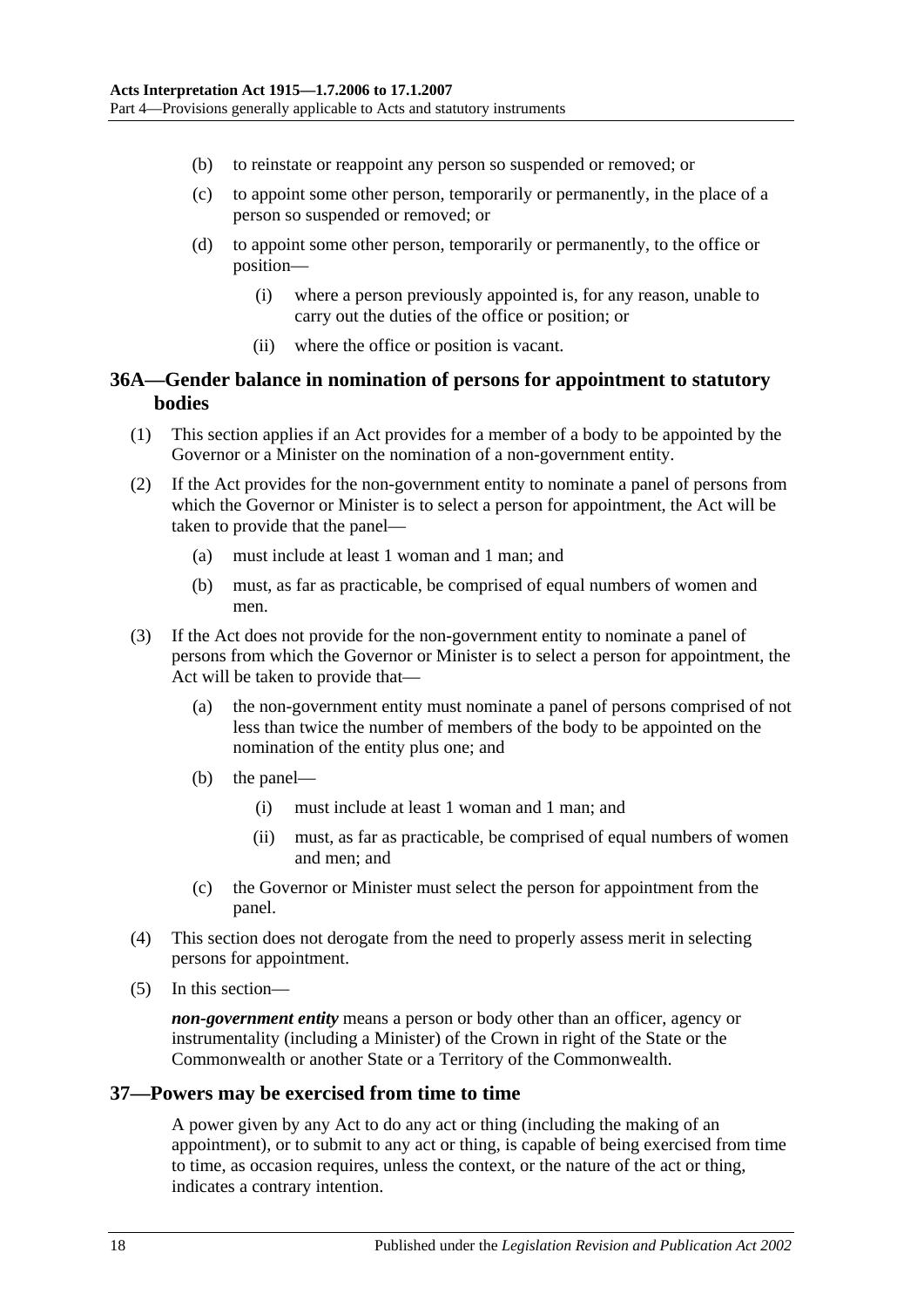## <span id="page-18-0"></span>**37A—Manner in which certain powers and functions may be exercised by a delegate**

Where under an Act the exercise of a power or function by a person is dependent upon his or her state of mind, opinion or belief in relation to a particular matter—

- (a) the power or function is not incapable of delegation by reason of the fact that it is so dependent; and
- (b) if the power or function is lawfully delegated, it may be exercised by the delegate upon the basis of his or her own state of mind, opinion or belief in relation to the matter.

## <span id="page-18-1"></span>**39—Variation, revocation and expiration of regulations, rules or by-laws**

- (1) A power in an Act to make regulations, rules or by-laws includes power to vary or revoke the regulations, rules or by-laws.
- (2) The power to vary or revoke is exercisable in the same way, and subject to the same conditions, as the power to make the regulations, rules or by-laws.
- (3) Regulations, rules and by-laws may include a provision specifying a day on which the regulations, rules or by-laws expire.

#### <span id="page-18-2"></span>**40—Prescribing matters by reference to other instruments**

Where an Act authorises or requires provision to be made for or in relation to a matter by regulations, rules or by-laws, the regulations, rules or by-laws may, unless the contrary intention appears, make such provision by applying, adopting or incorporating, with or without modification—

- (a) the provisions of any Act, or of any statutory instrument, as in force from time to time or as in force at a specified time; or
- (b) any material contained in any other instrument or writing as in force or existing when the regulations, rules or by-laws take effect or as in force or existing at a specified prior time.

#### <span id="page-18-3"></span>**42—Who may proceed for recovery of penalties**

Any person may sue for, or take proceedings to recover, and may recover any fine, penalty, or forfeiture imposed by, or authorised to be imposed or awarded under, any Act, unless the right to sue or take proceedings is vested by the Act in a particular officer or person.

#### <span id="page-18-4"></span>**44—Interpretation of references to summary proceedings**

- (1) Where it is provided in any Act that proceedings for offences are to be dealt with, or disposed of, summarily or before a special magistrate or one or more justices, those offences will be dealt with under the *[Summary Procedure Act](http://www.legislation.sa.gov.au/index.aspx?action=legref&type=act&legtitle=Summary%20Procedure%20Act%201921) 1921* as summary offences.
- (2) Where it is provided in any Act that a pecuniary sum may be recovered summarily or before or on the award of a special magistrate or one or more justices, that sum may be recovered on complaint in proceedings under the *[Summary Procedure Act](http://www.legislation.sa.gov.au/index.aspx?action=legref&type=act&legtitle=Summary%20Procedure%20Act%201921) 1921* and an order for payment made in any such proceedings is enforceable as if it were a fine.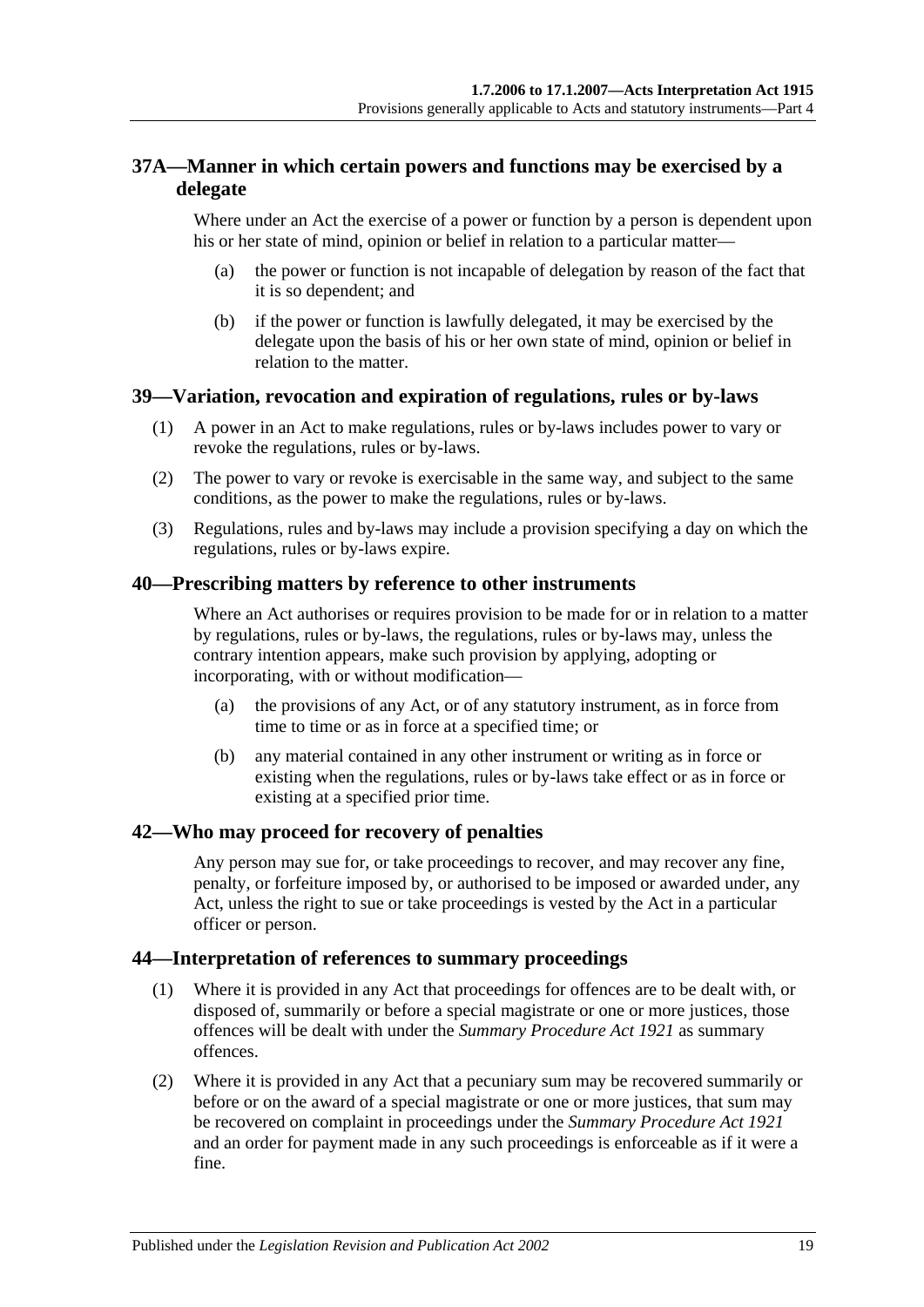#### <span id="page-19-0"></span>**45—Rounding down of monetary amounts**

An enactment providing for the calculation and payment of a tax, fee, charge, or other amount must be construed as if it provided that the calculated amount, if not an exact multiple of 5 cents, is to be rounded down to the highest multiple of 5 cents that is less than that amount.

#### <span id="page-19-1"></span>**50—Offences punishable under more than one law**

Where any act or omission constitutes an offence under two or more Acts, or both under an Act or Acts and at common law, the offender will, unless the contrary intention appears, be liable to be prosecuted and punished under either or any of those Acts or at common law, but is not liable to be punished twice for the same offence.

#### <span id="page-19-2"></span>**52—Bodies corporate and signing or execution of documents**

If an Act requires or authorises a document to be signed or executed by a person and the person is a body corporate, the Act will be taken to require or authorise the affixing of the common seal of the body to the document, or the signing of the document on behalf of the body, in accordance with the Act (whether or not of this State) under which the body is incorporated.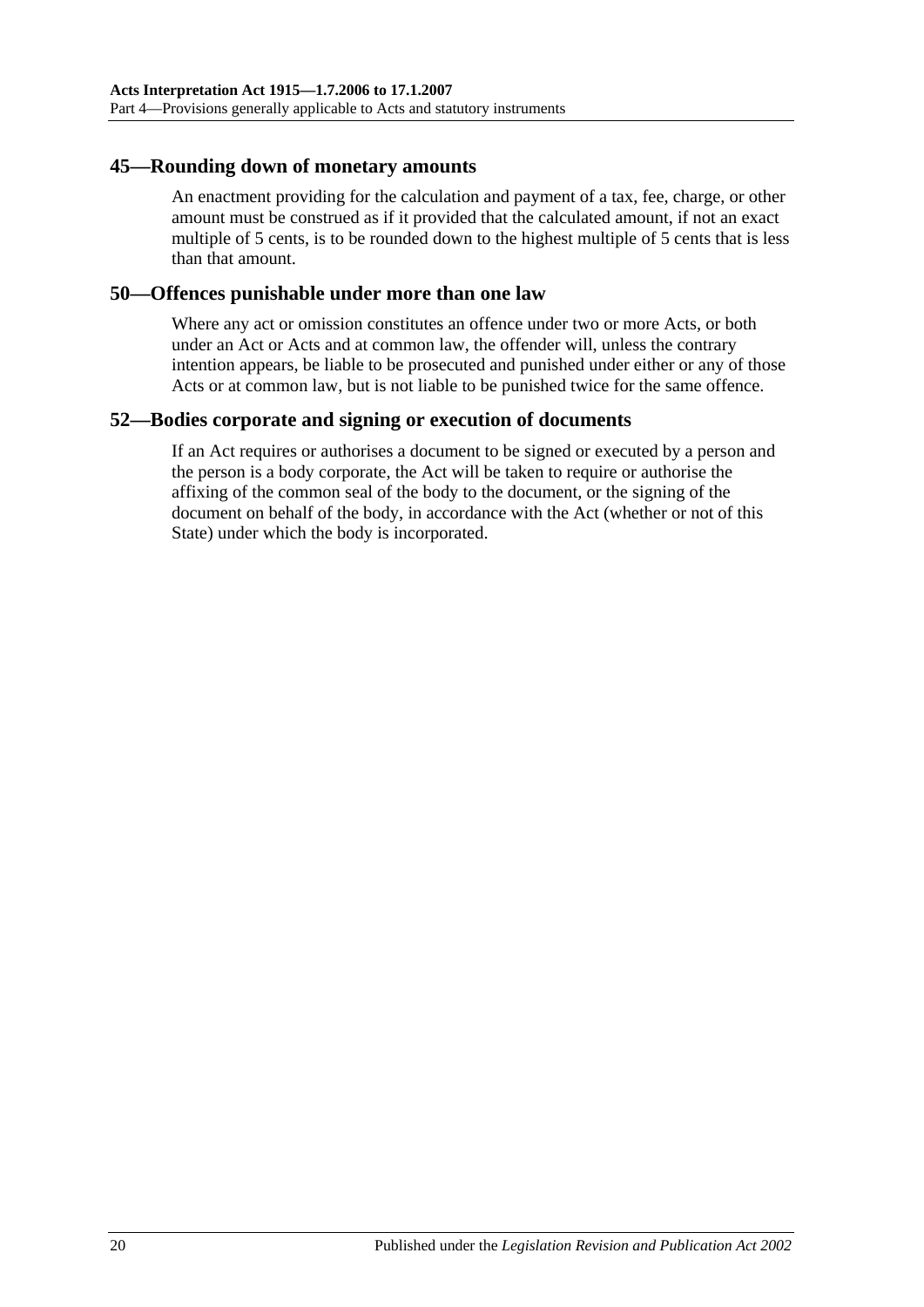## <span id="page-20-0"></span>**Legislative history**

## **Notes**

- Amendments of this version that are uncommenced are not incorporated into the text.
- Please note—References in the legislation to other legislation or instruments or to titles of bodies or offices are not automatically updated as part of the program for the revision and publication of legislation and therefore may be obsolete.
- Earlier versions of this Act (historical versions) are listed at the end of the legislative history.
- For further information relating to the Act and subordinate legislation made under the Act see the Index of South Australian Statutes or www.legislation.sa.gov.au.

## **Legislation repealed by principal Act**

The *Acts Interpretation Act 1915* repealed the following:

*Language of Acts Amendment Act 1900*

## **Legislation amended by principal Act**

The *Acts Interpretation Act 1915* amended the following:

An Act for shortening and explaining the Language used in Acts of Parliament, and for other purposes (No 9 of 1872)

## **Principal Act and amendments**

| New entries appear in bold. |  |  |
|-----------------------------|--|--|
|                             |  |  |

| Year | N <sub>0</sub> | Title                                                                                         | Assent     | Commencement                                           |
|------|----------------|-----------------------------------------------------------------------------------------------|------------|--------------------------------------------------------|
| 1915 |                | 1215 Acts Interpretation Act 1915                                                             | 16.12.1915 | 16.12.1915                                             |
| 1923 |                | 1564 Acts Interpretation Act Amendment<br>Act 1923 repealed by 2253/1935                      | 14.11.1923 | repealed by 2253/1935 without coming<br>into operation |
| 1935 | 2253           | Supreme Court Act 1935                                                                        | 21.12.1935 | 1.11.1937 (Gazette 25.3.1937 p646)                     |
| 1936 | 2293           | <b>Statute Law Revision Act 1936</b>                                                          | 8.10.1936  | 8.10.1936                                              |
| 1945 | 10             | <b>Acts Interpretation Act Amendment</b><br>Act 1945                                          | 15.11.1945 | 15.11.1945                                             |
| 1949 | 58             | <b>Acts Interpretation Act Amendment</b><br>Act 1949                                          | 8.12.1949  | 8.12.1949                                              |
| 1957 | 23             | <b>Acts Interpretation Act Amendment</b><br>Act 1957                                          | 31.10.1957 | 31.10.1957                                             |
| 1971 | 74             | Statutes Amendment (Administration 11.11.1971<br>of Acts and Acts Interpretation)<br>Act 1971 |            | 11.11.1971                                             |
| 1972 | 118            | <b>Acts Interpretation Act Amendment</b><br>Act 1972                                          | 30.11.1972 | 14.12.1972 (Gazette 14.12.1972 p2630)                  |
| 1975 | 102            | <b>Acts Interpretation Act Amendment</b><br>Act 1975                                          | 20.11.1975 | 20.11.1975                                             |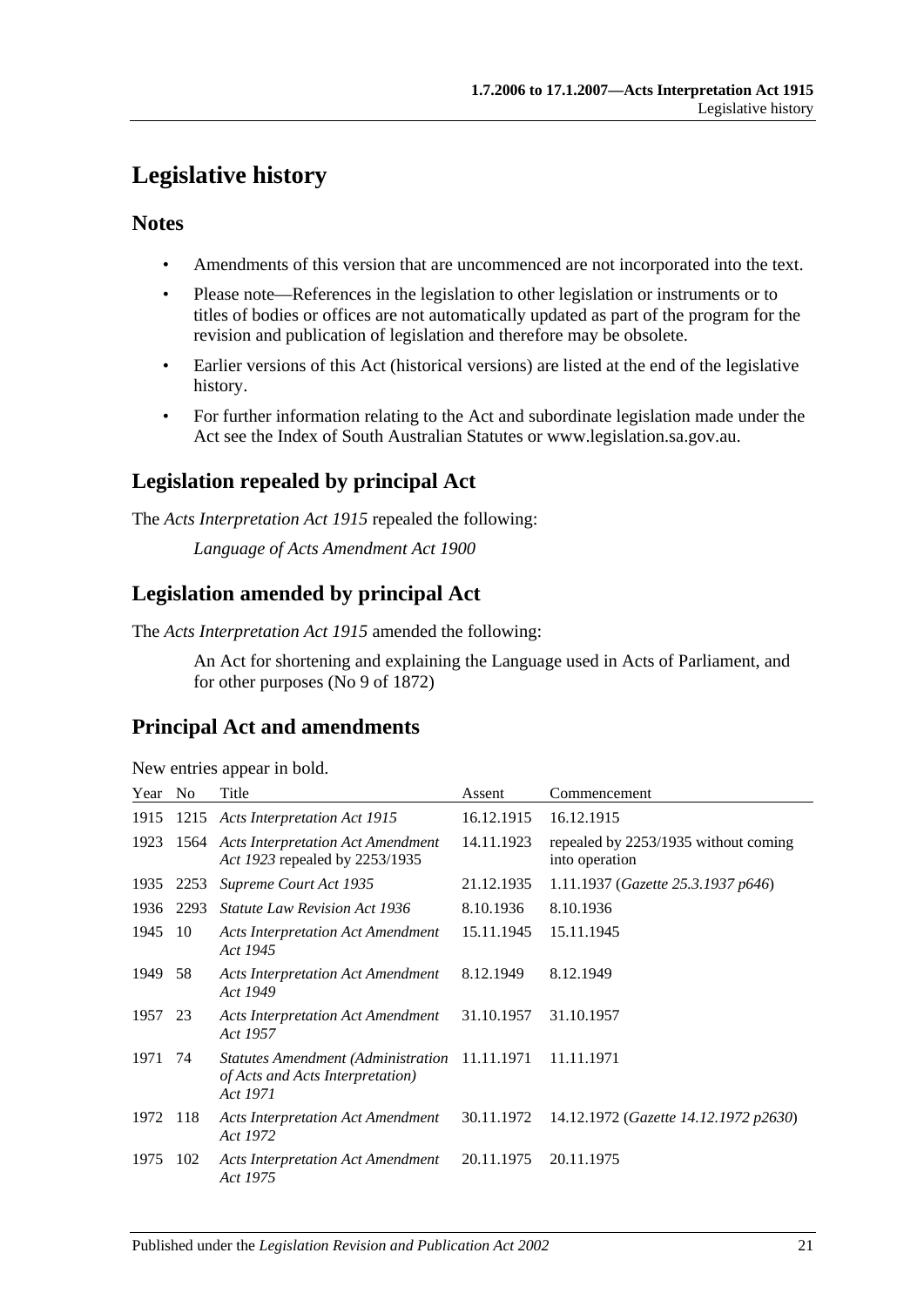#### **Acts Interpretation Act 1915—1.7.2006 to 17.1.2007** Legislative history

| 1978 3  |     | Subordinate Legislation Act 1978                                              | 23.2.1978  | 1.6.1978 (Gazette 11.5.1978 p1652)                                                             |
|---------|-----|-------------------------------------------------------------------------------|------------|------------------------------------------------------------------------------------------------|
| 1981    | 107 | Criminal Law Consolidation Act<br>Amendment Act 1981                          | 23.12.1981 | 11.2.1982 (Gazette 11.2.1982 p361)                                                             |
| 1983    | 41  | <b>Acts Interpretation Act Amendment</b><br>Act 1983                          | 16.6.1983  | 1.7.1983 (Gazette 30.6.1983 p1754)                                                             |
| 1984    | 56  | Statutes Amendment (Oaths and<br>Affirmations) Act 1984                       | 24.5.1984  | 1.7.1984 (Gazette 28.6.1984 p1897)                                                             |
| 1986    | 13  | <b>Acts Interpretation Act Amendment</b><br>Act 1986                          | 20.3.1986  | 20.3.1986                                                                                      |
| 1988 6  |     | <b>Acts Interpretation Act Amendment</b><br>Act 1988                          | 10.3.1988  | 10.3.1988                                                                                      |
| 1988 8  |     | <b>Acts Interpretation Act Amendment</b><br>Act (No. 2) 1988                  | 10.3.1988  | 5.5.1988 (Gazette 5.5.1988 p1115)                                                              |
| 1988    | 51  | <b>Statutes Amendment and Repeal</b><br>(Sentencing) Act 1988                 | 5.5.1988   | ss 3 & 4-8.9.1988 (Gazette 8.9.1988)<br>p994); ss 5 & 6-1.1.1989 (Gazette<br>15.12.1988 p2009) |
| 1988 55 |     | <b>Acts Interpretation Act Amendment</b><br>Act (No. 3) 1988                  | 8.9.1988   | 8.9.1988                                                                                       |
| 1990    | 56  | <b>Acts Interpretation Act Amendment</b><br>Act 1990                          | 22.11.1990 | 22.11.1990                                                                                     |
| 1991    | 69  | <b>Statutes Repeal and Amendment</b><br>(Courts) Act 1991                     | 12.12.1991 | 6.7.1992 (Gazette 2.7.1992 p209)                                                               |
| 1992 8  |     | <b>Acts Interpretation (Crown</b><br>Prerogative) Amendment Act 1992          | 16.4.1992  | 16.4.1992                                                                                      |
| 1992 14 |     | <b>Acts Interpretation (Commencement)</b><br>Amendment Act 1992               | 16.4.1992  | 16.4.1992                                                                                      |
| 1992    | 70  | Acts Interpretation (Australia Acts)<br>Amendment Act 1992                    | 19.11.1992 | 3.3.1986, 5.00 a.m. Greenwich Mean<br>Time: s 2                                                |
| 1992    | 72  | <b>Expiation of Offences (Divisional</b><br>Fees) Amendment Act 1992          | 19.11.1992 | Sch-1.3.1993 (Gazette 18.2.1993 p596)                                                          |
| 1994 1  |     | <b>Acts Interpretation (Commencement</b><br>Proclamations) Amendment Act 1994 | 28.2.1994  | 28.2.1994                                                                                      |
| 1994    | -15 | <b>Acts Interpretation (Monetary</b><br>Amounts) Amendment Act 1994           | 12.5.1994  | 12.5.1994                                                                                      |
| 1994    | 92  | Native Title (South Australia)<br>Act 1994                                    | 15.12.1994 | Sch-15.12.1994 (Gazette 15.12.1994<br>p2129)                                                   |
| 1996 34 |     | <b>Statutes Amendment and Repeal</b><br>(Common Expiation Scheme) Act 1996    | 2.5.1996   | Sch (cl 1)-3.2.1997 (Gazette 19.12.1996<br>p1923)                                              |
| 1997    | 30  | <b>Statutes Amendment (References to</b><br>Banks) Act 1997                   | 12.6.1997  | Pt 2 (s 4)-3.7.1997 (Gazette 3.7.1997<br>p4)                                                   |
| 1998 55 |     | Police Act 1998                                                               | 3.9.1998   | Sch 3 (cl 1)-1.7.1999 (Gazette<br>30.6.1999 p3310)                                             |
| 1998    | 59  | <b>Statutes Amendment</b><br>(Attorney-General's Portfolio)<br>Act 1998       | 3.9.1998   | Pt 2 (s 4)–10.3.1988: s 2(2)                                                                   |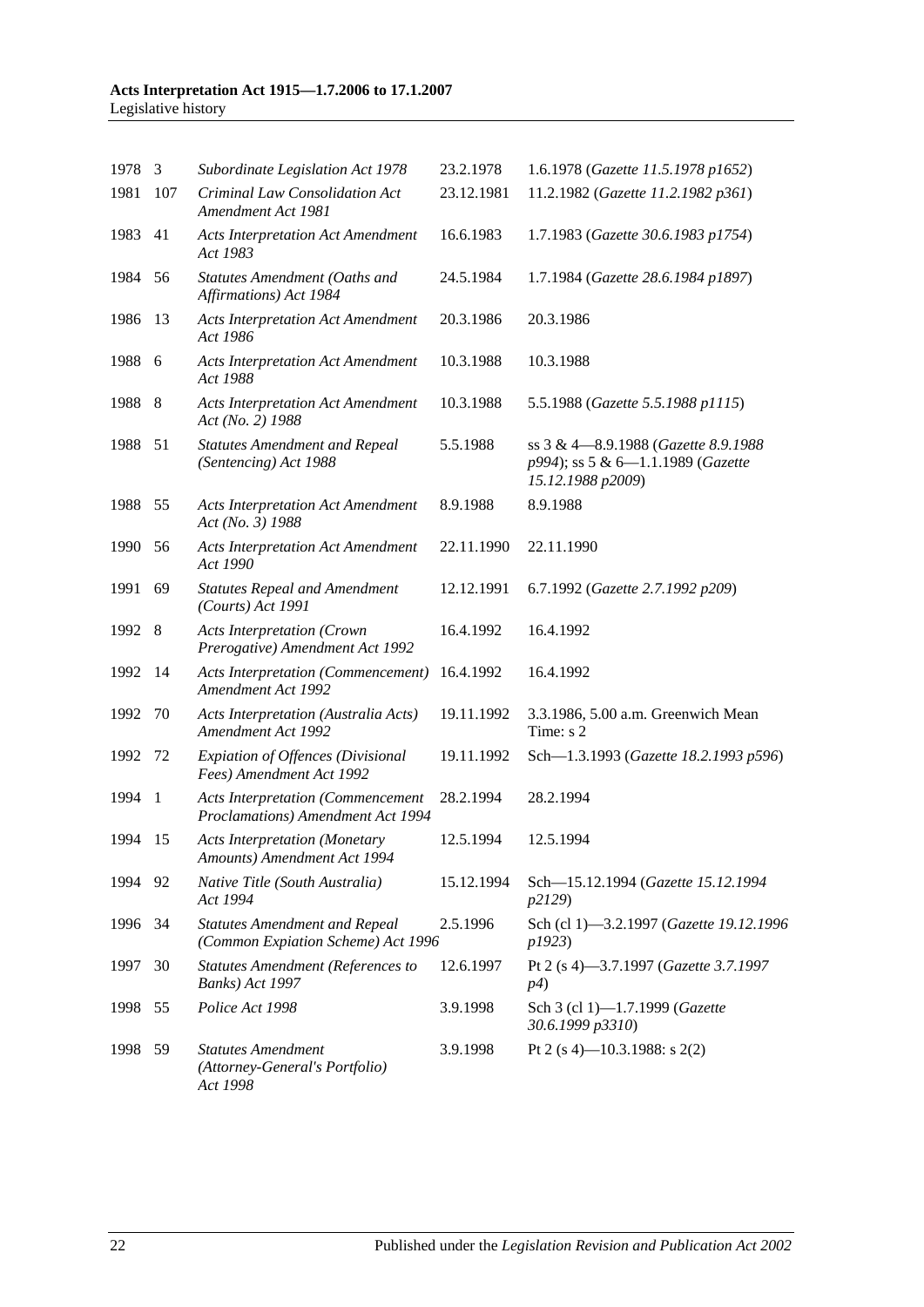| 1999    | 33  | <b>Financial Sector Reform (South</b><br>Australia) Act 1999            | 17.6.1999  | Sch (item $2$ )—1.7.1999 being the date<br>specified under s 3(16) of the <i>Financial</i><br>Sector Reform (Amendments and<br>Transitional Provisions) Act (No. 1) 1999<br>of the Commonwealth as the transfer date<br>for the purposes of that Act: $s$ 2(2) |
|---------|-----|-------------------------------------------------------------------------|------------|----------------------------------------------------------------------------------------------------------------------------------------------------------------------------------------------------------------------------------------------------------------|
| 2002 33 |     | <i>Statutes Amendment</i><br>(Attorney-General's Portfolio)<br>Act 2002 | 28.11.2002 | Pt 2 (s 4)—3.3.2003 ( <i>Gazette 27.2.2003</i><br><i>p807</i> )                                                                                                                                                                                                |
| 2005    | -7  | Acts Interpretation (Gender Balance) 21.4.2005<br>Amendment Act 2005    |            | 21.7.2005 (Gazette 21.7.2005 p2465)                                                                                                                                                                                                                            |
| 2005    | -13 | Acts Interpretation (Miscellaneous)<br>Amendment Act 2005               | 21.4.2005  | Pt 2 (ss $4-16$ and new s 52 (as inserted<br>by s 17))-3.10.2005 (Gazette 29.9.2005<br>$p3547$ ; new s 51 (as inserted by<br>s 17)—uncommenced                                                                                                                 |
| 2005    | 56  | <b>Justices of the Peace Act 2005</b>                                   | 17.11.2005 | Sch 2 (cll 2 & 3)-1.7.2006 ( <i>Gazette</i><br>22.6.2006 p2012)                                                                                                                                                                                                |
| 2006    | 44  | <b>Statutes Amendment (Justice</b><br>Portfolio) Act 2006               | 14.12.2006 | Pt 2 $(s 4)$ —uncommenced                                                                                                                                                                                                                                      |

## **Provisions amended since 3 February 1976**

- Legislative history prior to 3 February 1976 appears in marginal notes and footnotes included in the consolidation of this Act contained in Volume 1 of The Public General Acts of South Australia 1837-1975 at page 55.
- Certain textual alterations were made to this Act by the Commissioner of Statute Revision when preparing the reprint of the Act that incorporated all amendments in force as at 8 May 1987. A Schedule of these alterations was laid before Parliament on 6 August 1987.

New entries appear in bold.

| Provision      | How varied                                        | Commencement |
|----------------|---------------------------------------------------|--------------|
| Pt 1           | heading inserted by 41/1983 s 3                   | 1.7.1983     |
| s <sub>2</sub> | deleted by $13/1986$ (Sch)                        | 20.3.1986    |
|                | heading preceding $s \, 3$ deleted by 41/1983 s 4 | 1.7.1983     |
| s <sub>3</sub> | substituted by $41/1983$ s 4                      | 1.7.1983     |
|                | deleted by $13/1986$ (Sch)                        | 20.3.1986    |
| s3A            | inserted by $41/1983$ s 4                         | 1.7.1983     |
|                | heading preceding s 4 deleted by 13/1986 (Sch)    | 20.3.1986    |
| s <sub>4</sub> |                                                   |              |
| s(4(1))        | s 4 amended by $41/1983$ s $5(a)$                 | 1.7.1983     |
|                | s 4 redesignated as $s$ 4(1) by 30/1997 s 4(b)    | 3.7.1997     |
| Act            | substituted by 13/1986 (Sch)                      | 20.3.1986    |
| <b>ADI</b>     | inserted by $33/1999$ Sch (item 2(a))             | 1.7.1999     |

Entries that relate to provisions that have been deleted appear in italics.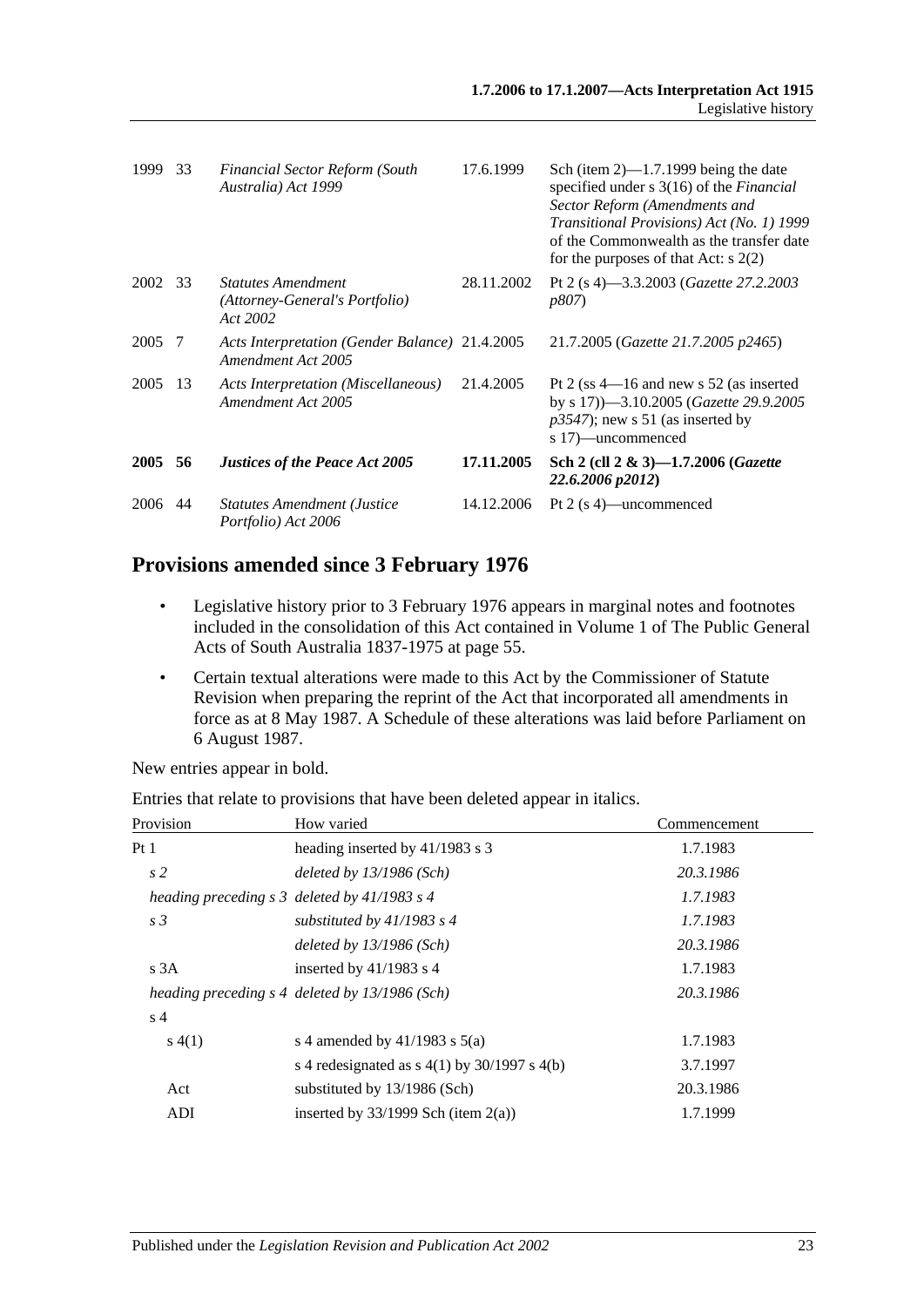| AS or Australian<br>Standard or<br>AS/NZS or<br>Australian/New<br>Zealand Standard | inserted by $13/2005$ s $4(1)$                        | 3.10.2005  |
|------------------------------------------------------------------------------------|-------------------------------------------------------|------------|
| Australia Acts                                                                     |                                                       | 3.3.1986   |
| Australian citizen                                                                 | inserted by 70/1992 s 3                               |            |
|                                                                                    | amended by 13/1986 (Sch)                              | 20.3.1986  |
| hank                                                                               | inserted by $30/1997$ s $4(a)$                        | 3.7.1997   |
|                                                                                    | substituted by $33/1999$ Sch (item 2(b))              | 1.7.1999   |
| bank cheque or<br>banker's cheque                                                  | inserted by $33/1999$ Sch (item $2(b)$ )              | 1.7.1999   |
|                                                                                    | Banking Act (Cwth)inserted by 33/1999 Sch (item 2(c)) | 1.7.1999   |
| building society                                                                   | inserted by $33/1999$ Sch (item $2(c)$ )              | 1.7.1999   |
| <b>British possession</b>                                                          | deleted by $13/1986$ (Sch)                            | 20.3.1986  |
| $by$ -law                                                                          | deleted by $41/1983$ s $5(b)$                         | 1.7.1983   |
| commencement of<br>this Act, passing of<br>this Act                                | deleted by $41/1983$ s $5(c)$                         | 1.7.1983   |
| commencement                                                                       | inserted by $41/1983$ s $5(c)$                        | 1.7.1983   |
| credit union                                                                       | inserted by $33/1999$ Sch (item $2(d)$ )              | 1.7.1999   |
|                                                                                    | data storage device inserted by $13/2005$ s $4(2)$    | 3.10.2005  |
| document                                                                           | inserted by 13/2005 s 4(2)                            | 3.10.2005  |
| financial year                                                                     | substituted by $41/1983$ s $5(d)$                     | 1.7.1983   |
| friendly society                                                                   | inserted by $33/1999$ Sch (item $2(e)$ )              | 1.7.1999   |
| Gazette                                                                            | amended by 13/1986 (Sch)                              | 20.3.1986  |
| judge                                                                              | amended by 13/1986 (Sch)                              | 20.3.1986  |
| land                                                                               | substituted by 92/1994 Sch                            | 15.12.1994 |
| major indictable<br>offence                                                        | inserted by $69/1991$ s $17(a)$                       | 6.7.1992   |
| Minister                                                                           | substituted by $41/1983$ s $5(e)$                     | 1.7.1983   |
| minor indictable<br>offence                                                        | inserted by $107/1981$ s $27(a)$                      | 11.2.1982  |
|                                                                                    | substituted by $69/1991$ s $17(b)$                    | 6.7.1992   |
| subject                                                                            | naturalised British deleted by 13/1986 (Sch)          | 20.3.1986  |
| police force                                                                       | inserted by 55/1998 Sch 3 (cl 1)                      | 1.7.1999   |
| police officer                                                                     | inserted by 55/1998 Sch 3 (cl 1)                      | 1.7.1999   |
| prescribed                                                                         | substituted by $41/1983$ s $5(f)$                     | 1.7.1983   |
| record                                                                             | inserted by $13/2005$ s $4(3)$                        | 3.10.2005  |
| regulation, rule or<br>by-law                                                      | substituted by $41/1983$ s $5(g)$                     | 1.7.1983   |
| special justice                                                                    | inserted by 56/2005 Sch 2 cl 2                        | 1.7.2006   |
| <b>Standards</b><br>Association of<br>Australia                                    | inserted by $13/2005$ s $4(4)$                        | 3.10.2005  |
|                                                                                    | Standards Australia inserted by 13/2005 s 4(4)        | 3.10.2005  |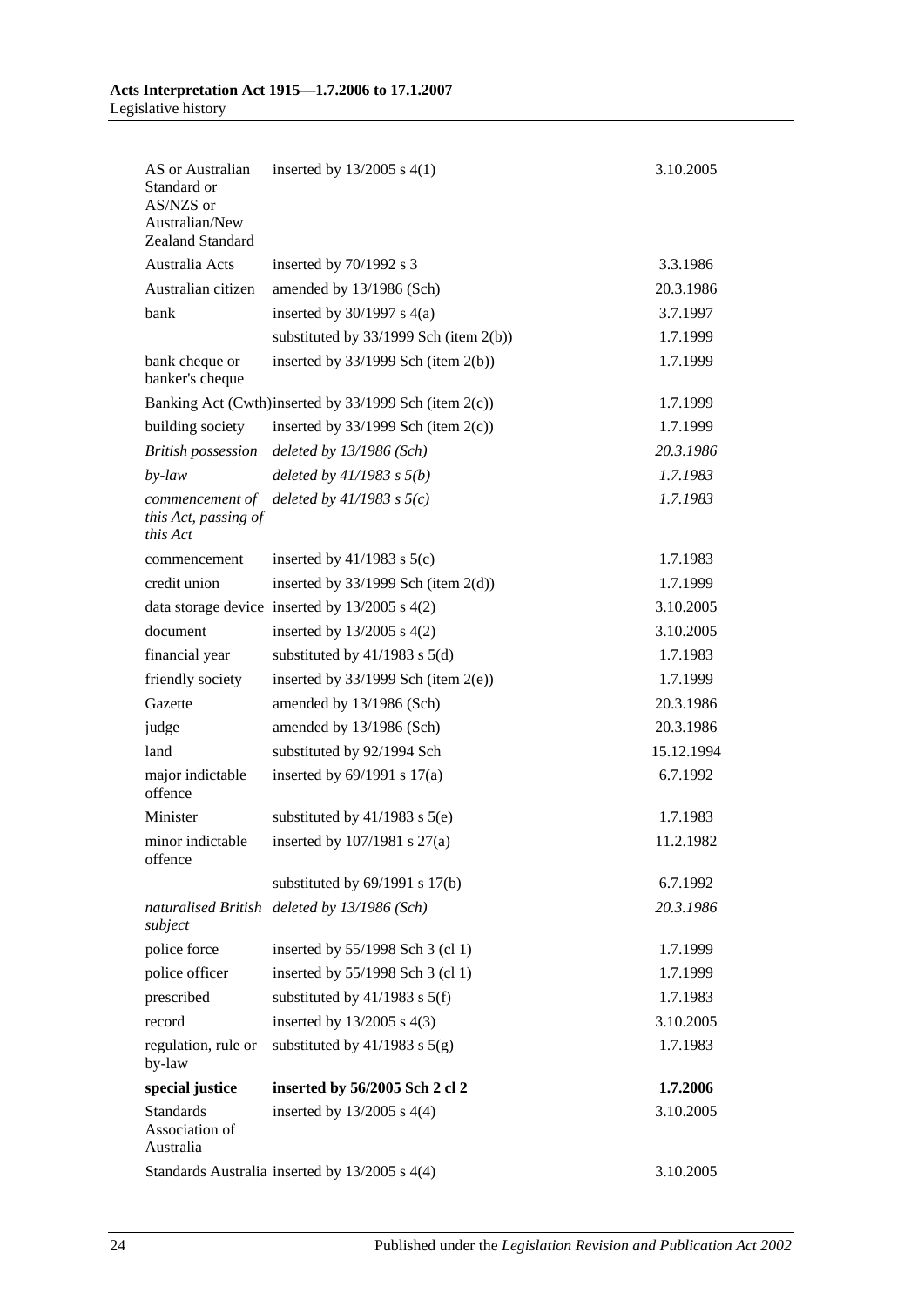|      |                                                        | statutory declarationsubstituted by 13/1986 (Sch)                           | 20.3.1986  |
|------|--------------------------------------------------------|-----------------------------------------------------------------------------|------------|
|      |                                                        | statutory instrument inserted by 41/1983 s 5(h)                             | 1.7.1983   |
|      |                                                        | substituted by 6/1988 s 2                                                   | 10.3.1988  |
|      |                                                        | amended by 56/1990 s 2                                                      | 22.11.1990 |
|      |                                                        | amended by 13/2005 s 4(5)                                                   | 3.10.2005  |
|      | summary offence                                        | inserted by 107/1981 s 27(b)                                                | 11.2.1982  |
|      |                                                        | substituted by $69/1991$ s $17(c)$                                          | 6.7.1992   |
|      | this Act                                               | substituted by $41/1983$ s $5(i)$                                           | 1.7.1983   |
|      | writing                                                | inserted by 13/1986 (Sch)                                                   | 20.3.1986  |
|      |                                                        | amended by 13/2005 s 4(6)                                                   | 3.10.2005  |
|      | passage<br>"Expressions<br>referring  visible<br>form" | deleted by $13/1986$ (Sch)                                                  | 20.3.1986  |
|      | s(4(2)                                                 | inserted by $30/1997$ s $4(b)$                                              | 3.7.1997   |
|      |                                                        | deleted by $33/1999$ Sch (item $2(f)$ )                                     | 1.7.1999   |
|      |                                                        | inserted by 13/2005 s 4(7)                                                  | 3.10.2005  |
|      | $s$ 4AA                                                | inserted by 13/2005 s 5                                                     | 3.10.2005  |
|      | $s$ 4A                                                 | inserted by $41/1983$ s 6                                                   | 1.7.1983   |
| Pt 2 |                                                        | heading preceding s 5 deleted and Pt 2 heading<br>inserted by 41/1983 s 7   | 1.7.1983   |
|      | s <sub>5</sub>                                         | substituted by 41/1983 s 7                                                  | 1.7.1983   |
|      |                                                        | heading preceding s 6 deleted by 41/1983 s 7                                | 1.7.1983   |
|      | s <sub>6</sub>                                         | substituted by 41/1983 s 7                                                  | 1.7.1983   |
|      |                                                        | substituted by 13/2005 s 6                                                  | 3.10.2005  |
|      | s 7                                                    | amended by 41/1983 s 8                                                      | 1.7.1983   |
|      | s 7                                                    | substituted by 13/1986 (Sch)                                                | 20.3.1986  |
|      | s(7(3))                                                | inserted by 55/1988 s 2                                                     | 8.9.1988   |
|      |                                                        | amended by $13/2005$ s $7(1)$ —(3)                                          | 3.10.2005  |
|      | s7(4)                                                  | inserted by 55/1988 s 2                                                     | 8.9.1988   |
|      | s7(4a)                                                 | inserted by 1/1994 s 2                                                      | 28.2.1994  |
|      |                                                        | deleted by 1/1994 s 3                                                       | 31.12.1994 |
|      |                                                        | inserted by $13/2005$ s 7(4)                                                | 3.10.2005  |
|      | s(7(5)                                                 | inserted by 14/1992 s 2                                                     | 16.4.1992  |
|      | s 7A                                                   | inserted by $41/1983$ s 9                                                   | 1.7.1983   |
|      | $s\,\delta$                                            | deleted by $13/1986$ (Sch)                                                  | 20.3.1986  |
|      | s 9                                                    | deleted by 41/1983 s 10                                                     | 1.7.1983   |
|      | s 10                                                   | amended by 13/1986 (Sch)                                                    | 20.3.1986  |
| Pt 3 |                                                        | heading preceding s 11 deleted and Pt 3 heading<br>inserted by 41/1983 s 11 | 1.7.1983   |
|      | s 10A                                                  | inserted by $13/2005$ s 8                                                   | 3.10.2005  |
|      | $ss 11 - 14$                                           | substituted by 41/1983 s 11                                                 | 1.7.1983   |
| Pt 4 |                                                        | heading inserted by 41/1983 s 11                                            | 1.7.1983   |
|      | s 14A                                                  | inserted by 41/1983 s 11                                                    | 1.7.1983   |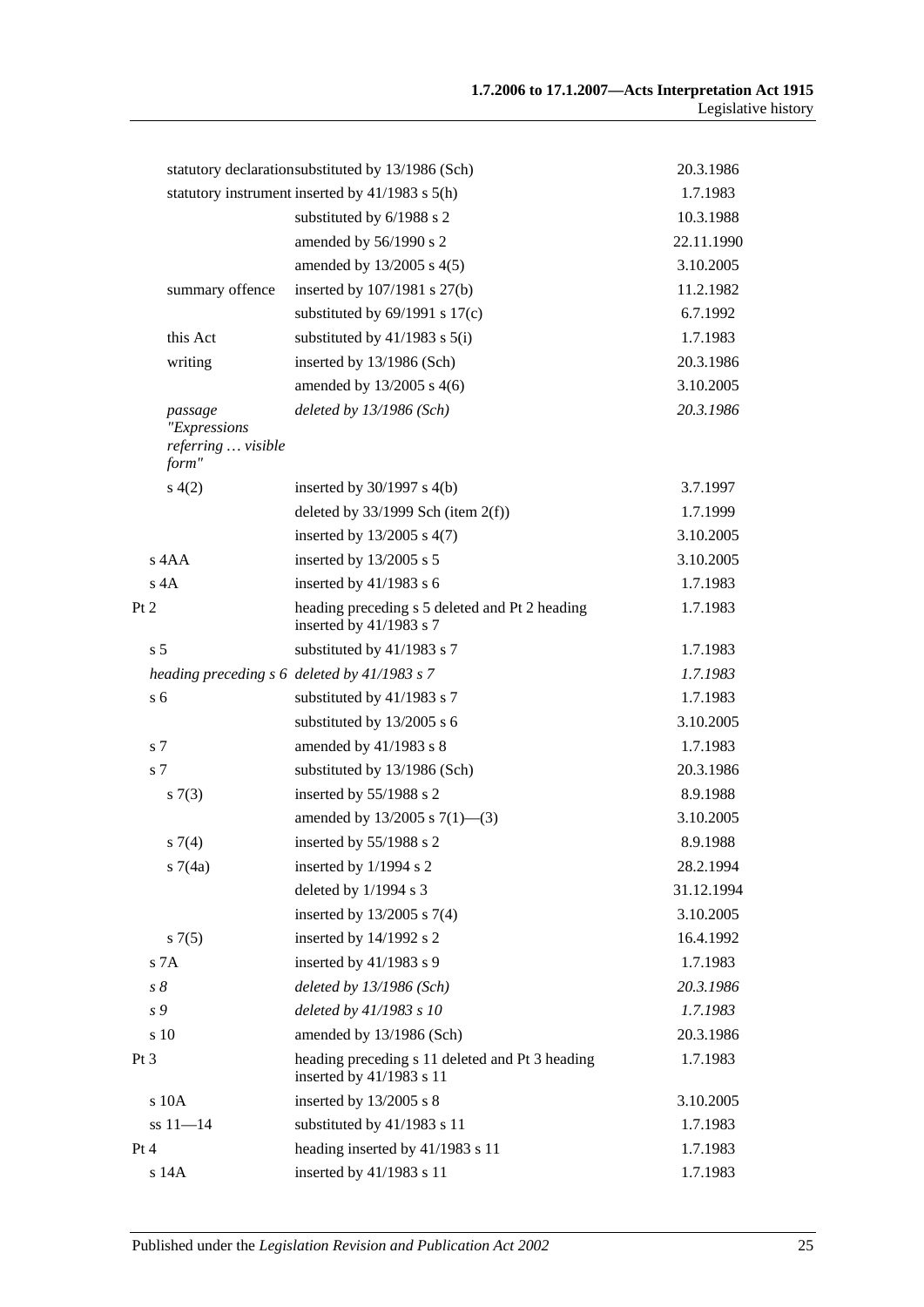| s 14A(3)                  | inserted by $13/2005$ s 9           | 3.10.2005  |
|---------------------------|-------------------------------------|------------|
| s 14B                     | inserted by 41/1983 s 11            | 1.7.1983   |
| $s$ 14B(2)                | deleted by 56/1990 s 3              | 22.11.1990 |
| s 14B(3)                  | amended by 13/2005 s 10             | 3.10.2005  |
| s 14BA                    | inserted by 56/1990 s 4             | 22.11.1990 |
| $s$ 14BA $(2)$            | substituted by 33/2002 s 4          | 3.3.2003   |
| s 14C                     | inserted by 41/1983 s 11            | 1.7.1983   |
|                           | substituted by 6/1988 s 3           | 10.3.1988  |
| 14C(2)                    | amended by $59/1998$ s $4(a)$       | 10.3.1988  |
| s $14C(3)$                | inserted by $59/1998$ s $4(b)$      | 10.3.1988  |
| s 14D                     | inserted by 41/1983 s 11            | 1.7.1983   |
| s 15                      | amended by 41/1983 s 12             | 1.7.1983   |
|                           | substituted by 13/1986 (Sch)        | 20.3.1986  |
| s <sub>16</sub>           |                                     |            |
| s 16(1)                   | amended by $41/1983$ s $13(a)$ —(c) | 1.7.1983   |
| 16(2)                     | amended by $41/1983$ s $13(d)$      | 1.7.1983   |
| $s \ 16(2a)$              | inserted by $13/1986$ s $2(a)$      | 20.3.1986  |
| s16(3)                    | amended by 41/1983 s 13(e), (f)     | 1.7.1983   |
|                           | amended by $13/1986$ s $2(b)$       | 20.3.1986  |
| s 16(4)                   | inserted by $13/1986$ s $2(c)$      | 20.3.1986  |
| s 17                      | substituted by 41/1983 s 14         | 1.7.1983   |
| heading preceding<br>s 18 | deleted by 41/1983 s 15             | 1.7.1983   |
| s 18                      | deleted by 41/1983 s 15             | 1.7.1983   |
|                           | inserted by $13/1986$ s 3           | 20.3.1986  |
| s 19                      | deleted by 41/1983 s 15             | 1.7.1983   |
|                           | inserted by 6/1988 s 4              | 10.3.1988  |
|                           | substituted by 13/2005 s 11         | 3.10.2005  |
| s 19A                     | inserted by 13/2005 s 11            | 3.10.2005  |
| s 20                      | deleted by 41/1983 s 15             | 1.7.1983   |
|                           | inserted by 8/1992 s 2              | 16.4.1992  |
| s 21                      | amended by 13/1986 (Sch)            | 20.3.1986  |
| s 22                      | substituted by 13/1986 s 4          | 20.3.1986  |
| s 22A                     |                                     |            |
| $s$ 22A(3)                | deleted by 41/1983 s 16             | 1.7.1983   |
| s22B                      | inserted by 70/1992 s 4             | 3.3.1986   |
| heading preceding<br>s 23 | deleted by 41/1983 s 17             | 1.7.1983   |
| s 24                      | amended by 41/1983 s 18             | 1.7.1983   |
|                           | amended by 13/1986 (Sch)            | 20.3.1986  |
| s 25                      | amended by 41/1983 s 19             | 1.7.1983   |
|                           | substituted by 13/1986 (Sch)        | 20.3.1986  |
|                           | amended by 13/2005 s 12(1), (2)     | 3.10.2005  |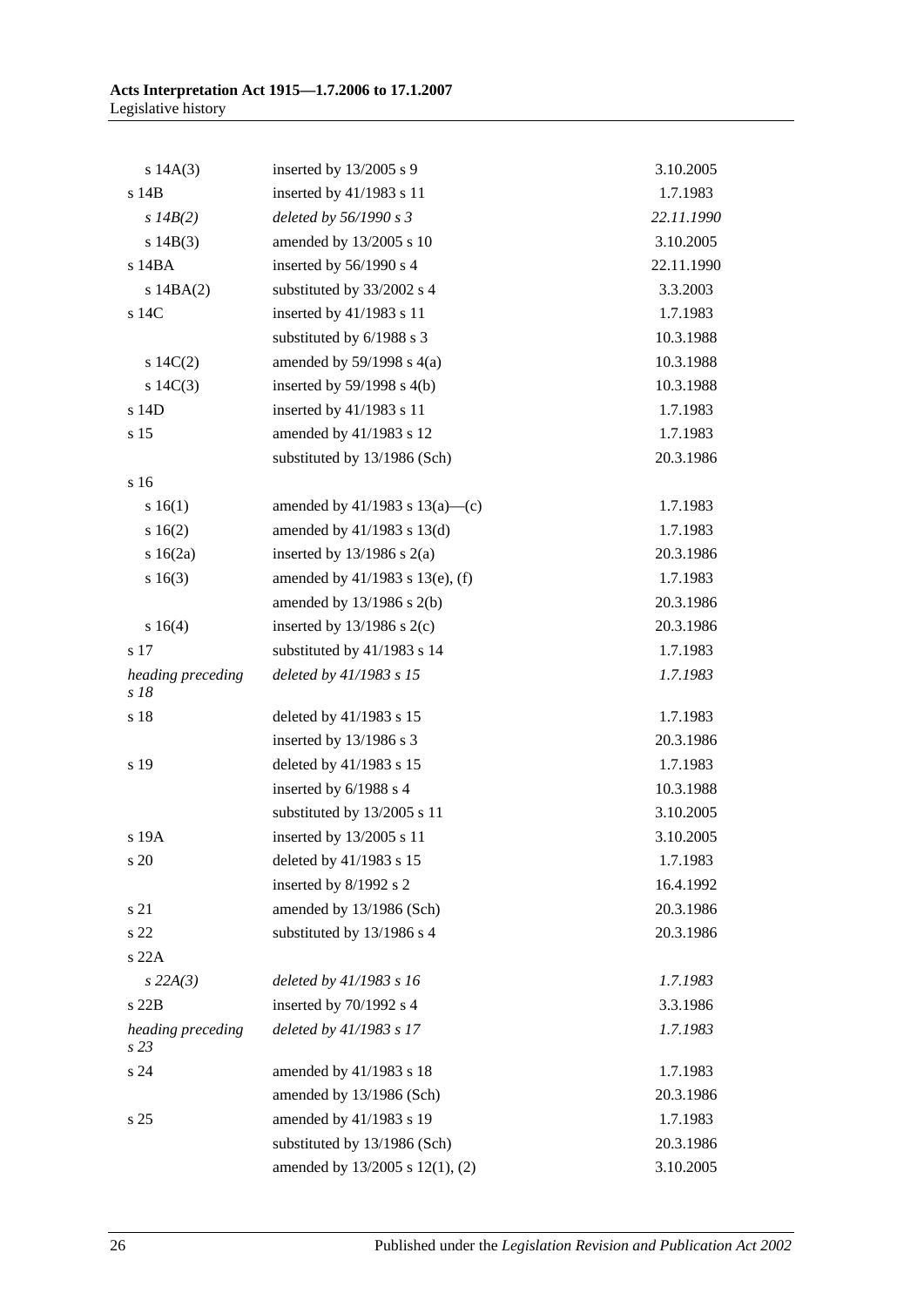| s 26                      | amended by 13/1986 s 5            | 20.3.1986  |
|---------------------------|-----------------------------------|------------|
| s 27                      |                                   |            |
| $s\,27(1)$                | amended by 13/1986 (Sch)          | 20.3.1986  |
| s 27A                     | inserted by 13/2005 s 13          | 3.10.2005  |
| s 28                      | substituted by 13/1986 (Sch)      | 20.3.1986  |
| s 28A                     | inserted by 51/1988 s 4           | 8.9.1988   |
|                           | amended by 72/1992 s 10 (Sch)     | 1.3.1993   |
|                           | amended by 34/1996 s 4 (Sch cl 1) | 3.2.1997   |
| s 30                      | substituted by 13/1986 (Sch)      | 20.3.1986  |
| s31                       | deleted by 51/1988 s 5            | 1.1.1989   |
| s 32                      | deleted by $107/1981 s 27(c)$     | 11.2.1982  |
| s 33                      |                                   |            |
| $s \, 33(2)$              | amended by 13/2005 s 14(1), (2)   | 3.10.2005  |
| s33A                      | deleted by 13/1986 (Sch)          | 20.3.1986  |
| s33B                      | deleted by $8/1988 s 3$           | 5.5.1988   |
| $s$ 33 $C$                | amended by 41/1983 s 20           | 1.7.1983   |
|                           | amended by 13/1986 (Sch)          | 20.3.1986  |
|                           | deleted by $8/1988 s 3$           | 5.5.1988   |
| heading preceding<br>s 34 | deleted by 41/1983 s 21           | 1.7.1983   |
| s 36                      | substituted by 13/1986 (Sch)      | 20.3.1986  |
| s 36A                     | inserted by 7/2005 s 4            | 21.7.2005  |
| s 37                      | amended by 13/1986 (Sch)          | 20.3.1986  |
| s 37A                     | inserted by 41/1983 s 22          | 1.7.1983   |
| s 38                      | deleted by $3/1978 s 7(1)$        | 1.6.1978   |
| heading preceding<br>s 39 | deleted by 41/1983 s 23           | 1.7.1983   |
| s 39                      | amended by 13/1986 (Sch)          | 20.3.1986  |
|                           | substituted by 13/2005 s 15       | 3.10.2005  |
| s 40                      | deleted by 41/1983 s 24           | 1.7.1983   |
|                           | inserted by 56/1990 s 5           | 22.11.1990 |
| heading preceding<br>s41  | deleted by 41/1983 s 25           | 1.7.1983   |
| s41                       | deleted by 56/1984 s 5            | 1.7.1984   |
| $s\,43$                   | substituted by 13/1986 (Sch)      | 20.3.1986  |
|                           | deleted by 69/1991 s 17           | 6.7.1992   |
| s 44                      | substituted by 13/1986 (Sch)      | 20.3.1986  |
| $s\,44(1)$                | amended by 13/2005 s 16(1)        | 3.10.2005  |
|                           | amended by 56/2005 Sch 2 cl 3(1)  | 1.7.2006   |
| $s\,44(2)$                | amended by 51/1988 s 6            | 1.1.1989   |
|                           | amended by 13/2005 s 16(2)        | 3.10.2005  |
|                           | amended by 56/2005 Sch 2 cl 3(2)  | 1.7.2006   |
| s 45                      | deleted by 13/1986 (Sch)          | 20.3.1986  |
|                           | inserted by 15/1994 s 2           | 12.5.1994  |